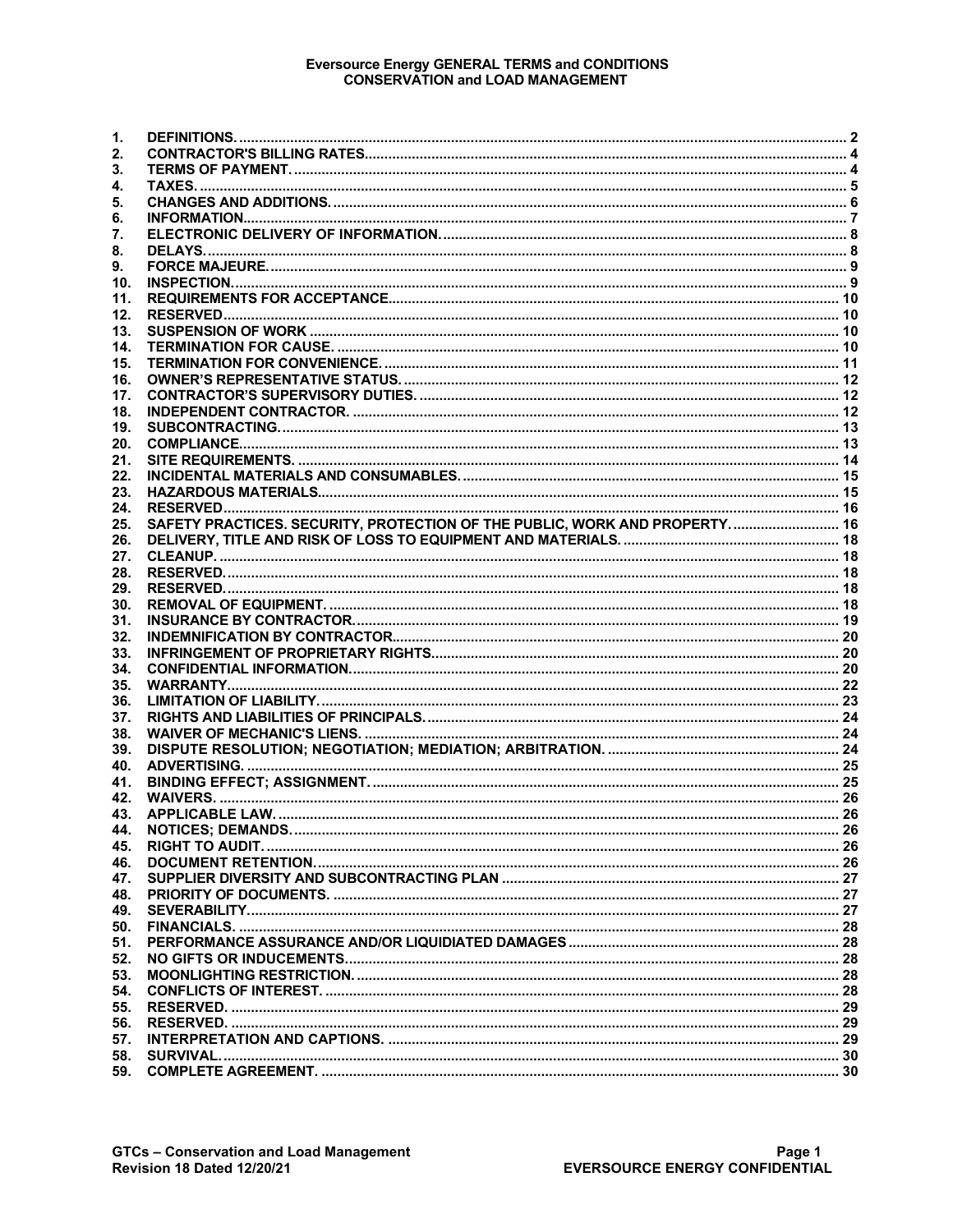### <span id="page-1-0"></span>**1. DEFINITIONS.**

**All capitalized terms used herein, or elsewhere in the Agreement, shall have the meanings ascribed to them in this Article 1, unless such terms are otherwise defined in the Agreement. The terms "include(s)", "included" and "including" are used without limitation.**

- 1.1 ACCEPTANCE**:** The Owner's determination that the Contractor has completed the Work in compliance with the Agreement requirements and satisfied the requirements as applicable, in Article 11 "REQUIREMENTS FOR ACCEPTANCE".
- 1.2 AFFILIATE: Any company or other business entity that (i) is controls, (ii) is controlled by or (iii) is under common control with a Party or its parent. A company or other business entity shall be deemed to control a company if it has the power to direct or cause the direction of the management or policies of such company or other business entity, whether through the ownership of voting securities, by contract, or otherwise.
- 1.3 AGREEMENT: The collective term used to describe all documents comprising each agreement between the parties for the Work, including the Order, General Terms and Conditions, the Exhibits and Attachments to the General Terms and Conditions, Special Terms and Conditions (if applicable), Specifications, any items specifically incorporated by reference and/or issued (including any documents issued with respect to any change order, modification or amendment) or provided by Owner to Contractor in connection herewith, and any amendments to the foregoing agreed to in writing by the parties. If the Order that references this Agreement inadvertently also references standard terms, PO General Terms and Conditions Rev. 1 (04.02.15) ("PO GTCs"), such PO GTCs shall not apply or bind either party and shall be superseded by the terms of this Agreement.
- 1.4 BUSINESS DAYS: Any day other than Saturday, Sunday and days observed as legal holidays by the federal or state government applicable to the Owner's Site(s) of Agreement performance.
- 1.5 CONFIDENTIAL INFORMATION: Confidential and/or proprietary information of a party to this Agreement. Owner's Confidential information includes written, oral, or electronic information and Information containing personal financial information, employee or customer information, personally identifiable information, protected health information, proprietary information or any other information that Owner designates as confidential and desires to protect against unrestricted disclosure or competitive use, including, business plans, marketing strategies, bidding activities, commercial, technical and performance information, Agreements, financial Information, research documentation, information about investors or any company or individual with whom Owner does business, information considered by Owner to be a trade secret and/or of a commercially valuable and sensitive nature or information that may otherwise be deemed confidential by law or regulatory agency, including Information described in Section 34.9 "CONFIDENTIAL INFORMATION". The parties intend that the designation of Contractor's Information as Confidential Information shall be limited to non-public financial information and non-public information that has unique commercial value and was developed independently from the Work.
- 1.6 CONTRACTOR: The entity issued an Order by Owner.
- 1.7 CONTRACTOR'S REPRESENTATIVE: The individual identified by Contractor with authority to act on behalf of Contractor in performance of the Agreement.
- 1.8 CONTRACTOR RESOURCES: Contractor's and any Subcontractor's employees, contract employees, consultants, agents, and all other persons or entities employed by or under the control of Contractor or any Subcontractor.
- 1.9 CUSTOMER: An entity or person that is a utility customer for whom Contractor is providing conservation and load management services authorized by Owner.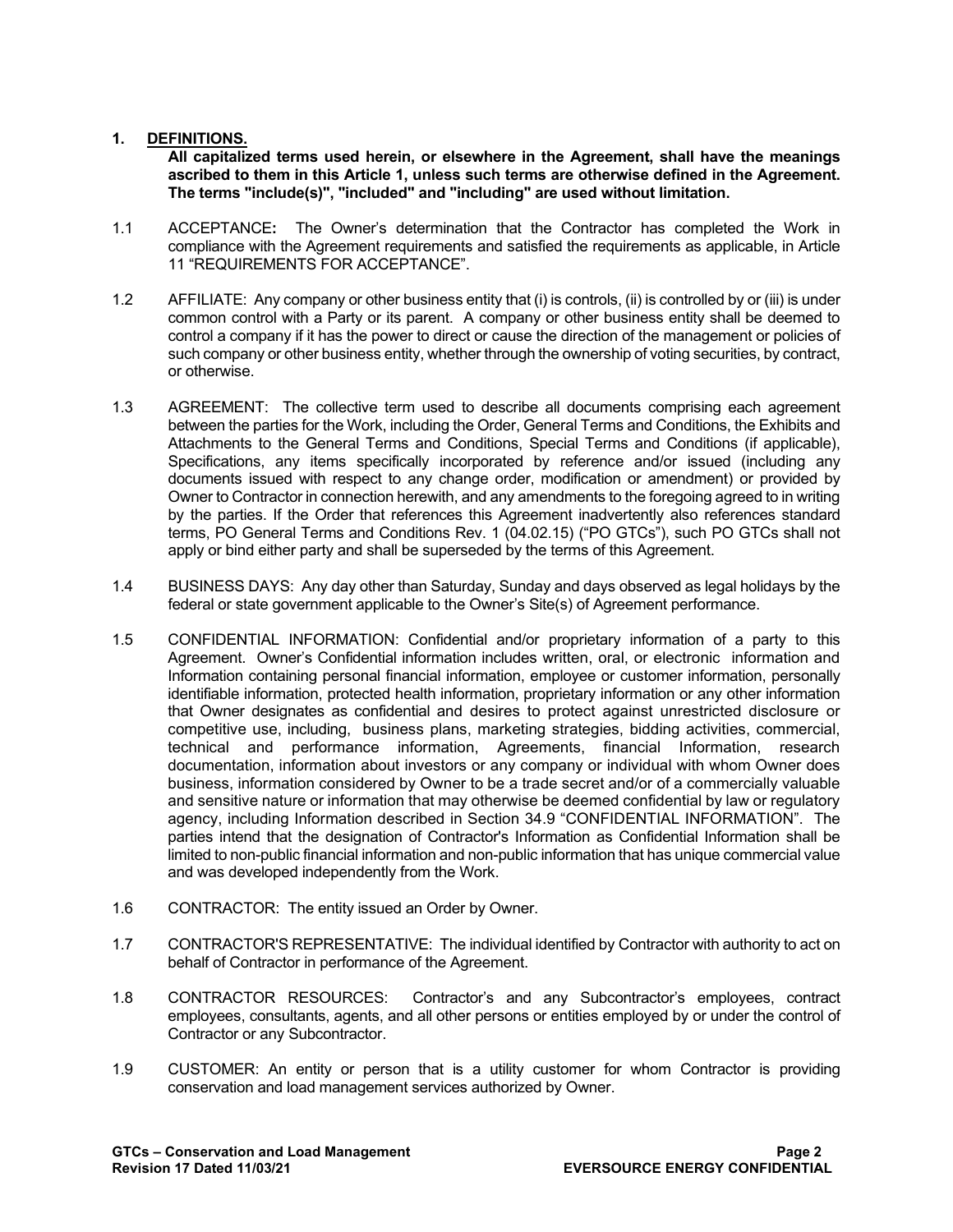- 1.10 DIRECT ACTUAL COSTS: Reasonable direct expenses actually incurred, supported with adequate documentation, to perform a task.
- 1.11 ENVIRONMENTAL LAWS: shall mean all applicable laws and any administrative or judicial interpretations thereof relating to: (a) the regulation, protection or use of the environment; (b) the conservation, management, development, control and/or use of natural resources and wildlife; (c) the management, manufacture, possession, use, generation, transportation, treatment, storage, disposal, release, threatened release, abatement, removal, remediation, or handling of, or exposure to, any Hazardous Materials; or (d) noise.
- 1.12 EQUIPMENT: A specific component, part, system, or material provided by Contractor under the Agreement. As used in the Agreement and as the context requires, the term "equipment" includes the Equipment.
- 1.13 EVERSOURCE: Eversource Energy Service Company, a Connecticut corporation, for itself or as agent for its Affiliates, dba Eversource Energy.
- 1.14 FINAL ACCEPTANCE: Owner's written acknowledgement, determined in its sole discretion, that Contractor has completed all or a specified portion, if required or contemplated by the Agreement, of the Work in accordance with the requirements of the Agreement.
- 1.15 FINAL PAYMENT: That payment to be made to Contractor by Owner after Final Acceptance.
- 1.16 HAZARDOUS MATERIALS: The collective term used to describe (a) any petrochemical or petroleum products, oil, waste oil, asbestos in any form that is or could become friable, urea formaldehyde foam insulations, lead-based oil paint and polychlorinated biphenyls; (b) any products, mixtures, compounds, materials or wastes, air emissions, toxic substances, wastewater discharges and any chemical, material or substance that may give rise to liability pursuant to, or is listed or regulated under, or the human exposure to which or the release of which is controlled or limited by applicable Environmental Laws; and (c) any materials or substances defined in Environmental Laws as "hazardous", "toxic", "pollutant', or "contaminant", or words of similar meaning or regulatory effect.
- 1.17 INFORMATION: All intellectual property, computer software and documentation, studies, data, reports, documents, designs, plans, drawings, calculations, test results, Specifications, electronic communications and data, or other information, in whatever form or media. This includes any patents, trademarks, service marks, copyrights, or trade secrets or any devices, designs, methods, or written works developed or capable of being developed during the course of this agreement
- 1.18 ORDER: The document issued by Owner for specific Work, which shall be a Purchase Order for any procurements by such Owner. Any PO GTCs that may be referenced in the Order shall be excluded from the Agreement to which these General Terms and Conditions are referenced or attached and are hereby deleted. Any additional or conflicting terms and conditions in Contractor's confirmation thereof, or Contractor's documentation, including invoices, are hereby expressly rejected and excluded from the Agreement, are inapplicable to the Agreement, shall not be considered part of the Order(s), and shall be of no force and effect.
- 1.19 The document issued by Owner for specific Work, which shall be either: (a) a Purchase Order for any procurements by Eversource; provided however, that the default Purchase Order General Terms and Conditions referenced in the Purchase Order(s) shall be excluded from the Agreement to which these General Terms and Conditions are attached, are hereby deleted and shall not bind either party; or (b) a Purchase Order or Agreement form, for any procurements by any Eversource Affiliate provided however, that the default Purchase Order General Terms and Conditions referenced in the preprinted terms on the back of Owner's Purchase Order or Agreement form shall be excluded from the Agreement to which these General Terms and Conditions are attached, are hereby deleted and shall not bind either party. Any additional or conflicting terms and conditions in Contractor's confirmation thereof, or Contractor's documentation, including invoices, are hereby expressly rejected and excluded from the Agreement, are inapplicable to the Agreement, shall not be considered part of the Order(s),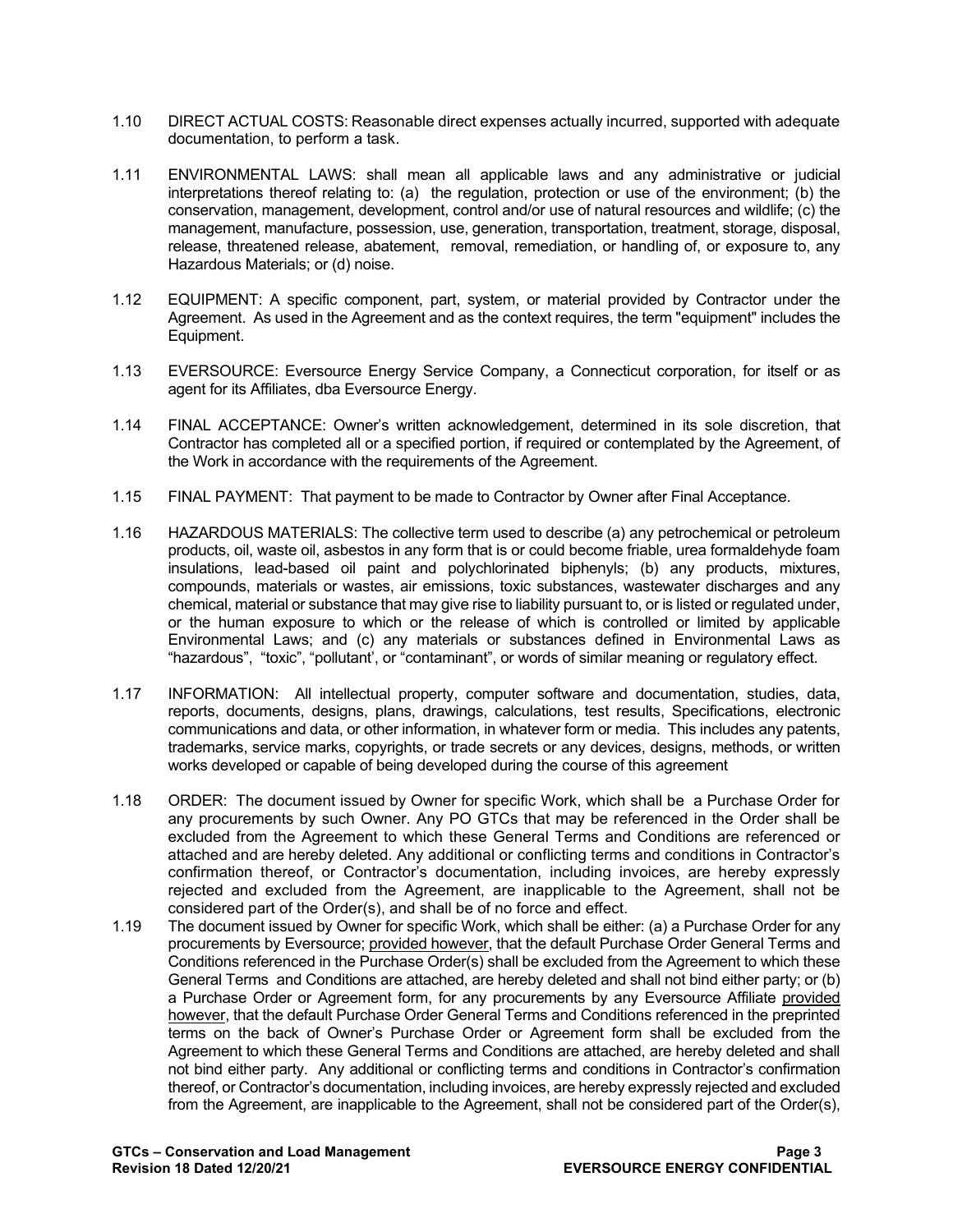and shall be of no force and effect.

- 1.20 OWNER: shall mean Eversource or its affiliated company or companies listed in the "Furnish and Ship To" block on the face of the first page of the Purchase Order under which the Agreement is issued, or the Eversource Affiliate that has ordered the Work. Each Owner shall be solely responsible to Contractor for Work awarded by such Owner. No Eversource Affiliate that is not the Owner as to any particular Work awarded shall be jointly and severally liable for Owner obligations hereunder with respect to such Work.
- 1.21 OWNER'S REPRESENTATIVE: The individual(s) identified in Owner's Order with authority to act on behalf of Owner concerning the Agreement, or otherwise identified by the Owner in writing in the Agreement.

#### 1.22 RESERVED

- 1.23 SERVICES: A specific service furnished by or on behalf of Contractor under the Agreement and as part of the Work. Such Services may include the following services: design, engineering, technical, consulting, preparation and/or compilation of Information; procurement maintenance, equipment replacement or modification, repair, inspection, supervision; supply, transportation, installation, startup, testing of materials and equipment; the supply of labor; and any other services to be performed as specified in the Agreement.
- 1.24 SITE: The location at which the Work is to be performed. The Site can include Owner's property, Owner rights of way, Customer's premises or property, or other property not owned by Owner where Work is to be performed.
- 1.25 SPECIAL TERMS AND CONDITIONS: The Special Terms and Conditions, if any, attached hereto and made a part of the Agreement.
- 1.26 SPECIFICATIONS: The Work requirements, specifications or technical specifications, which may include instructions, scope or statement of work, written requirements for materials, equipment, construction, systems, standards, Information and workmanship for the Work and performance of Services, as provided, supplemented or revised from time to time by Owner.
- 1.27 SUBCONTRACTOR: Any subcontractor, licensor or supplier, at any tier, who furnishes materials, supplies, equipment, facilities and/or Services to Contractor to meet Contractor's obligations to perform Work under the Agreement.
- 1.28 WORK: The terms used to describe collectively, all Equipment, materials, Information and Services, as referenced in the Agreement documents and all related duties, obligations and responsibilities undertaken or required to be undertaken by Contractor under the Agreement.

## <span id="page-3-0"></span>**2. CONTRACTOR'S BILLING RATES.**

Whenever Contractor performs Work on a time and materials basis (including but not limited to Work performed as a change or addition to the scope of Work described in the Agreement) Contractor shall be compensated at the billing rates set forth in the Order. Any adjustments to billing rates that are in compliance with Agreement terms must be provided to Owner for review in the form of a new rate schedule in advance of any invoicing based on such new rates. Owner may reject any invoices using billing rates that are inconsistent with Owner's current rate schedule on file.

## <span id="page-3-1"></span>**3. TERMS OF PAYMENT.**<br>3.1 Owner shall pay all undis

Owner shall pay all undisputed charges indicated in properly itemized and supported invoices for Work performed by Contractor and Accepted by Owner in accordance with the terms of the Agreement, within thirty (30) days after receipt of invoice by Owner. If Owner disputes a portion of an invoice, at Owner's request Contractor shall submit a revised invoice for the undisputed amount and Owner shall pay such undisputed portion within thirty (30) days after receipt thereof. Upon Owner's request,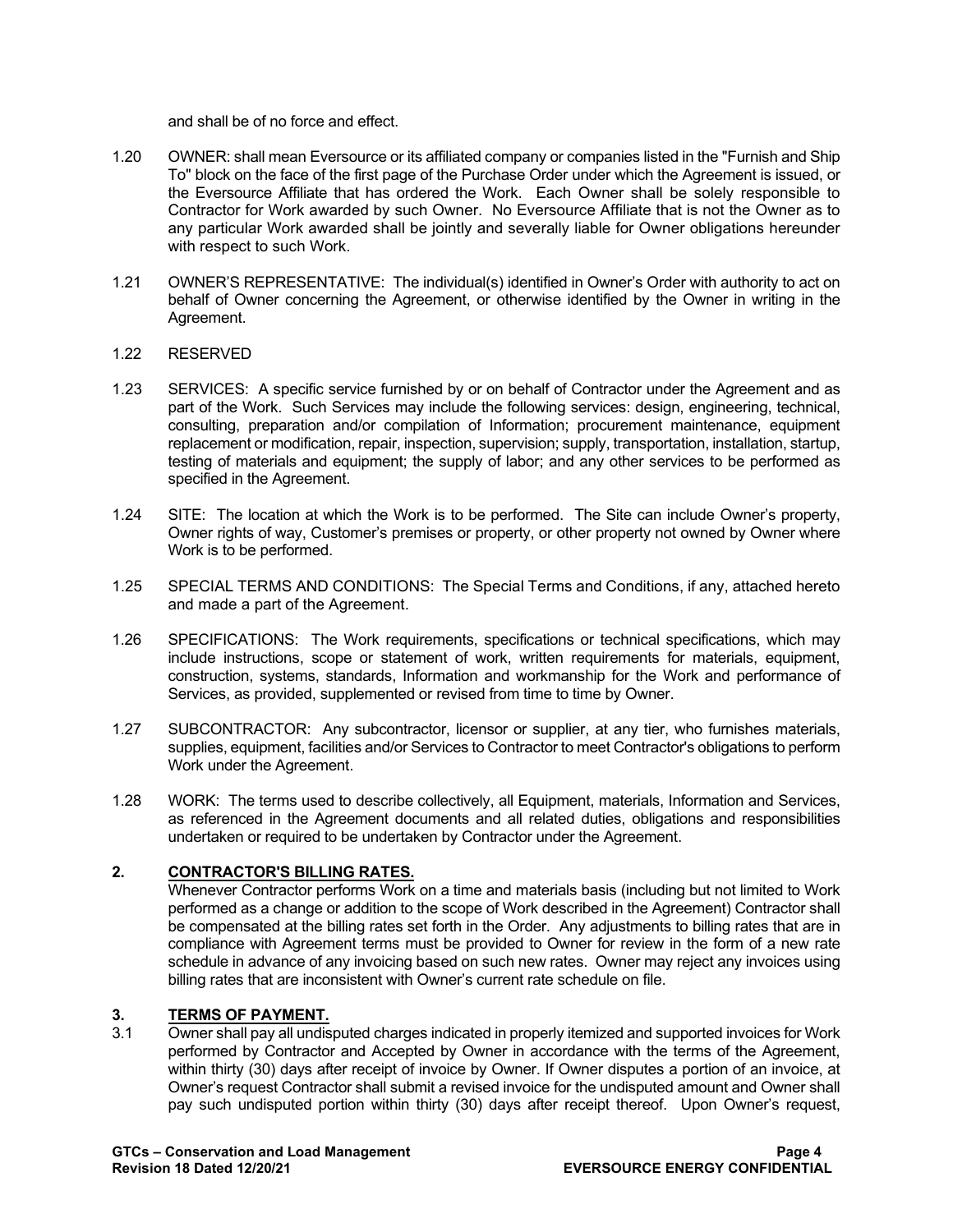Contractor shall provide documentation regarding un-vouchered liabilities including: a) the estimated dollar amount of all Work performed but not invoiced for that month or previous months, and b) any invoice submitted but not yet paid. Documentation must include Owner's Order number and, if applicable, release number.

- 3.2 Contractor must invoice for Work in a timely fashion and within the period specified by Owner. Subject to Owner's invoicing instructions, Contractor shall issue its final invoice to Owner within one hundred eighty (180) days of the completion of the Work being invoiced
- 3.3 Each invoice shall (a) be certified in writing as correct by Contractor's Representative; (b) be itemized (with reasonable detail) to fully describe each element of cost charged to Owner and any negotiated early payment discounts and (c) if applicable, contain a certification acceptable to Owner to the effect that all Subcontractors have been paid in full for completed Work as reflected in the immediately preceding invoice. For time and material Work, Contractor shall bill in accordance with Owner's billing instructions.
- 3.4 Owner may withhold payment of all or part of any invoice to such extent as may be necessary to protect itself from loss caused by: (a) defective Work not remedied; (b) claims filed or reasonable evidence indicating probable filing of claims by other parties against Contractor and/or Owner in connection with the Work; (c) failure of Contractor to make payments properly to Subcontractors for material, labor or equipment; (d) reasonable indication that the unpaid balance is insufficient to cover the cost to complete the Work; (e) reasonable indication that the Work will not be completed within the Agreement schedule; (f) unsatisfactory performance of the Work by Contractor; (g) failure of Contractor to perform any of its obligations under the Agreement; or (h) failure of Contractor to pay any amounts due Owner. Owner shall notify Contractor of the grounds for any withholding, and when the above grounds are removed, or Contractor provides performance assurance satisfactory to Owner that will protect Owner for the amount withheld, payment will be made of the amounts withheld. When deemed reasonable by Owner, Owner may use such funds to rectify the situation causing the withholding of funds.
- 3.5 To the extent permitted by law, Owner shall have the right to set-off against any sums due Contractor under the Agreement any claims Owner may have against Contractor under the Agreement or, under any other agreement between Owner and Contractor, or that Owner may otherwise have against Contractor without prejudice to the rights of the parties with respect to such claims. In the case of Work incorrectly performed or incomplete, an equitable deduction from the Agreement price may be made.\
- 3.6 Except for Work performed at a fixed price, Contractor shall make available to Owner during the Work and for a period of three (3) years following Final Acceptance of all Work, all source documents necessary to verify the elements of all billable charges, including: each worker's name, charge classification, and hours worked; computer usage summaries; and original documentation of all reimbursable expenses (e.g. receipts for travel, business expense and employee expense). Upon five (5) business days prior notice by Owner, this information shall be available for audit by Owner during normal business hours, at Contractor's principal office or at any other location agreed to by the parties.
- 3.7 RESERVED.
- 3.8 RESERVED.

## <span id="page-4-0"></span>**4. TAXES.**

4.1 Taxes on Owner's Purchases from Contractor. Contractor's price(s) and any Billing Rates that apply under the Agreement include all tariffs, imports or similar duties but exclude any and all present and future Federal, state, county, municipal or other jurisdiction's sales, use, excise or other taxes that may apply to the Work and Owner's purchase of the Work and any applicable present and future Federal, state, county, municipal or other jurisdiction's sales, use, excise or other taxes shall be included in invoices and separately identified and itemized. The Owner shall provide any applicable tax exemption certificates to the Contractor upon the Contractor's request.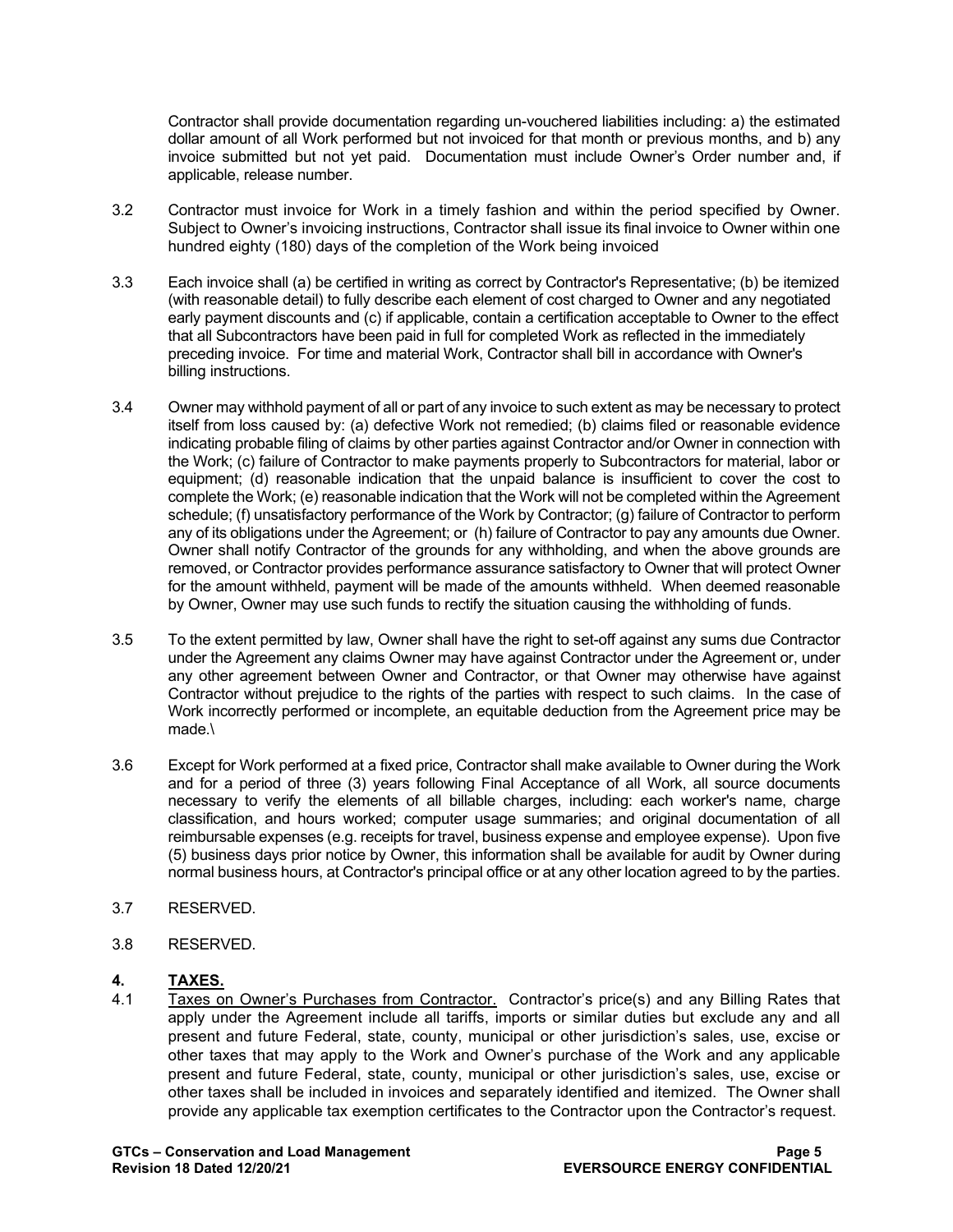- 4.2 Taxes on Contractor's Purchases. If Owner informs Contractor that Owner has a tax exemption certificate or a direct pay permit that applies to a specified portion of the Work, Contractor shall notify its Subcontractors and suppliers that their Services performed for, materials supplied for Contractor's use in, and/or equipment supplied for installation as part of the specified "tax exempt portion" or "direct pay portion" of the Work are either exempt from sales and use taxes or Owner pays such taxes directly. Consequently, these Subcontractors and suppliers should not collect such taxes from Contractor and Contractor's prices and Billing Rates to Owner should reflect such tax exemption or Owner's direct payment on Contractor's purchases from Subcontractors and suppliers for the tax exempt or direct pay portion of the Work. Subcontractors and suppliers providing Services, materials and or equipment for any portions of the Work that are neither tax exempt nor direct pay shall apply any normally applicable sales or use taxes to such "normal tax" portions of the Work and Contractor's prices and Billing Rates will be deemed to include any and all applicable taxes on such normal tax portions of the Work. If Owner does not inform Contractor that it has a tax exemption certificate or a direct pay permit that applies to a portion of the Work, Contractor should presume that its purchases from Subcontractors and suppliers associated with the Work are subject to any applicable sales and/or use taxes on such purchases and Contractor will be deemed to have included any and all applicable taxes on its purchases from Subcontractors and suppliers in the prices and Billing Rates stated in the Agreement provided that any Billing Rates using markup percentages will not apply to taxes paid for such purchases.
- 4.3 Income, Property and Payroll Taxes. Notwithstanding any provision of the Agreement, Owner shall not be required to pay or reimburse Contractor for any taxes levied against Contractor's income, property or payroll.
- 4.4 Non-Resident Tax Bonds. If required by applicable law, Contractor and all Subcontractors shall provide to Owner a certificate of compliance with the non-resident contractor bonding provisions applicable to the Work. Contractor shall furnish such certificate to Owner in the case of (i) Contractor, no later than the earlier to occur of thirty (30) days after the effective date of the Agreement, or the date of commencement of the Work, and (ii) each Subcontractor, within the earlier to occur of thirty (30) days after Contractor's retention thereof, or the date of commencement of the Work under such subcontract. Absent such certificates, Owner shall be entitled to withhold amounts otherwise due to Contractor hereunder in accordance with applicable law.

## <span id="page-5-0"></span>**5. CHANGES AND ADDITIONS.**

- 5.1 Either party may request changes or additions to the Work by submitting a written request to the other. Changes requested by Contractor shall not, however, be implemented until approved in writing by Owner. All changes shall be made in accordance with approved Owner procedures included in the Agreement documents or otherwise provided to Contractor.
- 5.2 Owner shall have the right to require Contractor to delete from, change or add to the Work, in each case to the extent that any such deletions, changes, additions or other alterations are of the character described in the scope of Work, and to the extent such deletions, changes or additions are within the general expertise of Contractor Resources performing the Work. If such deletions, changes or additions are scheduled to be completed by or within six (6) months following the then-scheduled completion date for the Work as specified in the Agreement, such Work shall be performed at Contractor's time and material rates in effect for the Agreement, unless the parties agree in writing to another method of compensation.
- 5.3 If a deletion, change or addition will increase or decrease the cost or time required to complete the Work, the party requesting the change or addition will set forth in its request the appropriate adjustment to compensation or completion deadlines. Written acceptance by the party receiving the request for change or addition shall be a binding resolution between parties of the issues set forth in the request.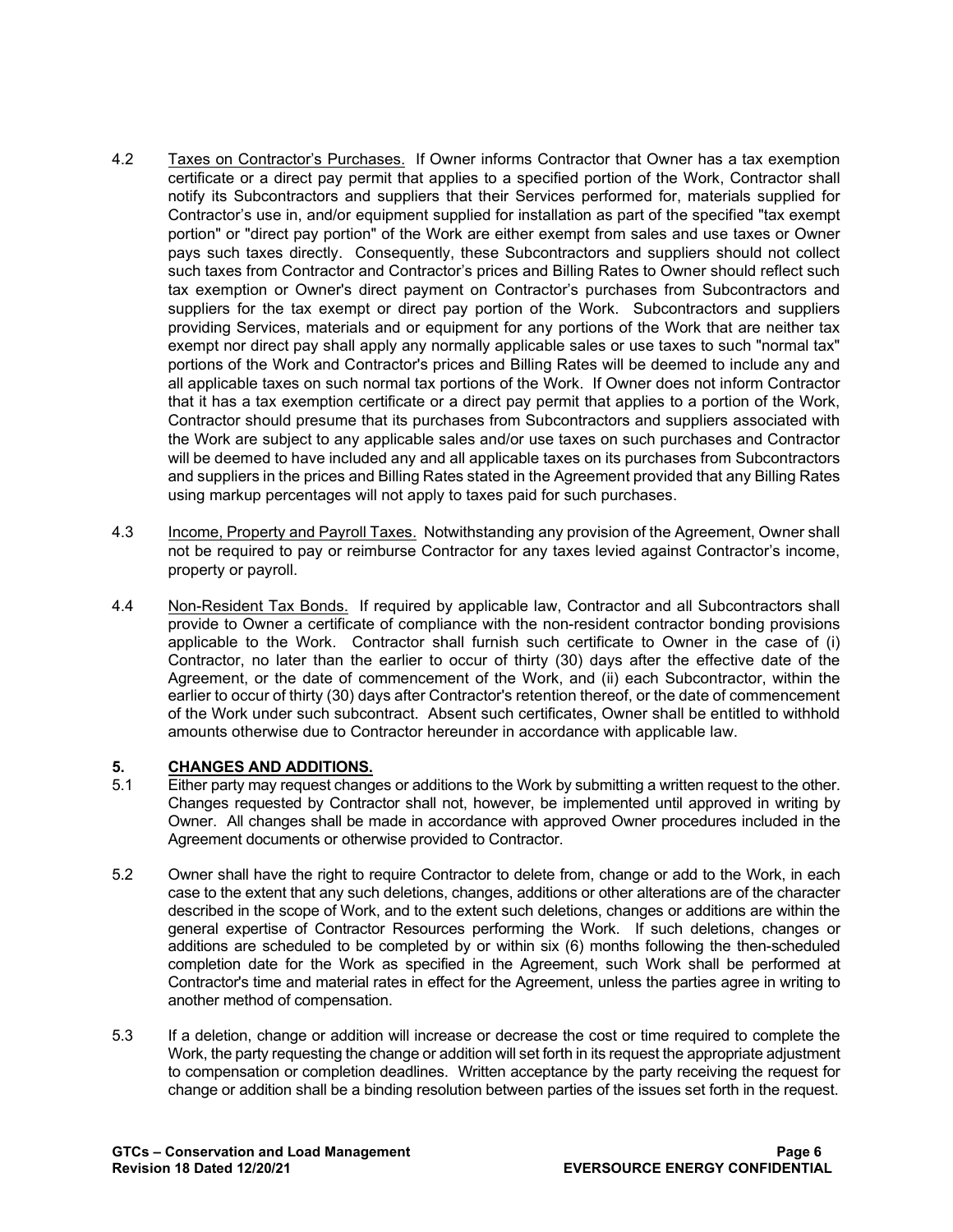- 5.4 At no time shall the Work be delayed by Contractor due to a dispute between the parties concerning the cost or time required to accomplish a deletion, change or addition requested by either party.
- 5.5 Contractor shall not commence or undertake any portion of any Work for which it contends that any extra compensation or schedule adjustment is or will be owed or due or payable, without prior written authorization from Owner, and such authorization shall be required for payment of any extra compensation to, or adjustment of any schedule requirement for the benefit of, Contractor. In all instances, Contractor shall orally notify the Owner's Representative of any circumstances that could result in a change in the scope of the Work (or a claim therefor) as soon as possible after the occurrence of the event or incident, and in writing within twenty-four (24) hours after such occurrence. Thereafter, Contractor shall submit to Owner appropriate detailed supporting documentation, justifying the basis for the claim, within ten (10) Business Days after the date of the event or incident giving rise to such claim. Without relieving Contractor of its obligations hereunder, any claims by Contractor for increased compensation or extension of completion deadlines shall be irrevocably waived and released unless Contractor provides such immediate oral notice and twenty-four (24) hour written notice and thereafter submits such detailed supporting documentation for the claim to Owner within such ten (10) Business Day period.

#### 5.6 RESERVED.

## <span id="page-6-0"></span>**6. INFORMATION.**<br>6.1 **If Contractor is re**

- If Contractor is required to provide Information, complete and accurate Information shall be submitted in sufficient time for review and approval by Owner prior to starting Work affected by such documents. All equipment and material shall conform to the details shown on Information approved by Owner.
- 6.2 Once Information has been approved by Owner, Contractor shall not make any changes in Information without the prior written approval of Owner.
- 6.3 It is the obligation of the Contactor to review and evaluate the Specifications, and to promptly provide written notice to the Owner of any errors, omissions or discrepancies that the Contractor discovers. Contractor shall immediately notify Owner and request additional instruction in writing whenever Owner-provided Information is found to be unclear, incorrect or conflicting. Contractor shall not undertake any Work based upon such Information until such discrepancy has been resolved by Owner. The Contractor shall not proceed with uncertainty, and any cost incurred that could reasonably have been avoided through timely correction of the Specifications shall be the responsibility of the Contractor.
- 6.4 Preliminary, certified for manufacture, or certified for construction and as-built drawing shall be submitted to Owner for approval in the requested by Owner. Any drawing shall be produced in accordance with any Specifications and acceptable industry practices and shall be legible such that Owner is able to clearly distinguish all characters and lines.
- 6.5 For Work that includes Information that is not prepared exclusively and solely for Owner, Contractor shall retain title to any such Information (excluding any portion thereof that contains Owner's Confidential Information) that is subject to Contractor's patents, copyrights, trademarks, service marks, intellectual property rights or proprietary interests provided that Owner shall have unrestricted and non-exclusive rights and license to use such Information. For Work that includes Information that is prepared exclusively and solely for Owner and/or Customer, all such Information is the proprietary Information of Owner and shall be subject to the requirements applicable to Owner's Confidential Information as set forth in Article 34 "CONFIDENTIAL INFORMATION" herein, whether or not each such document is so identified.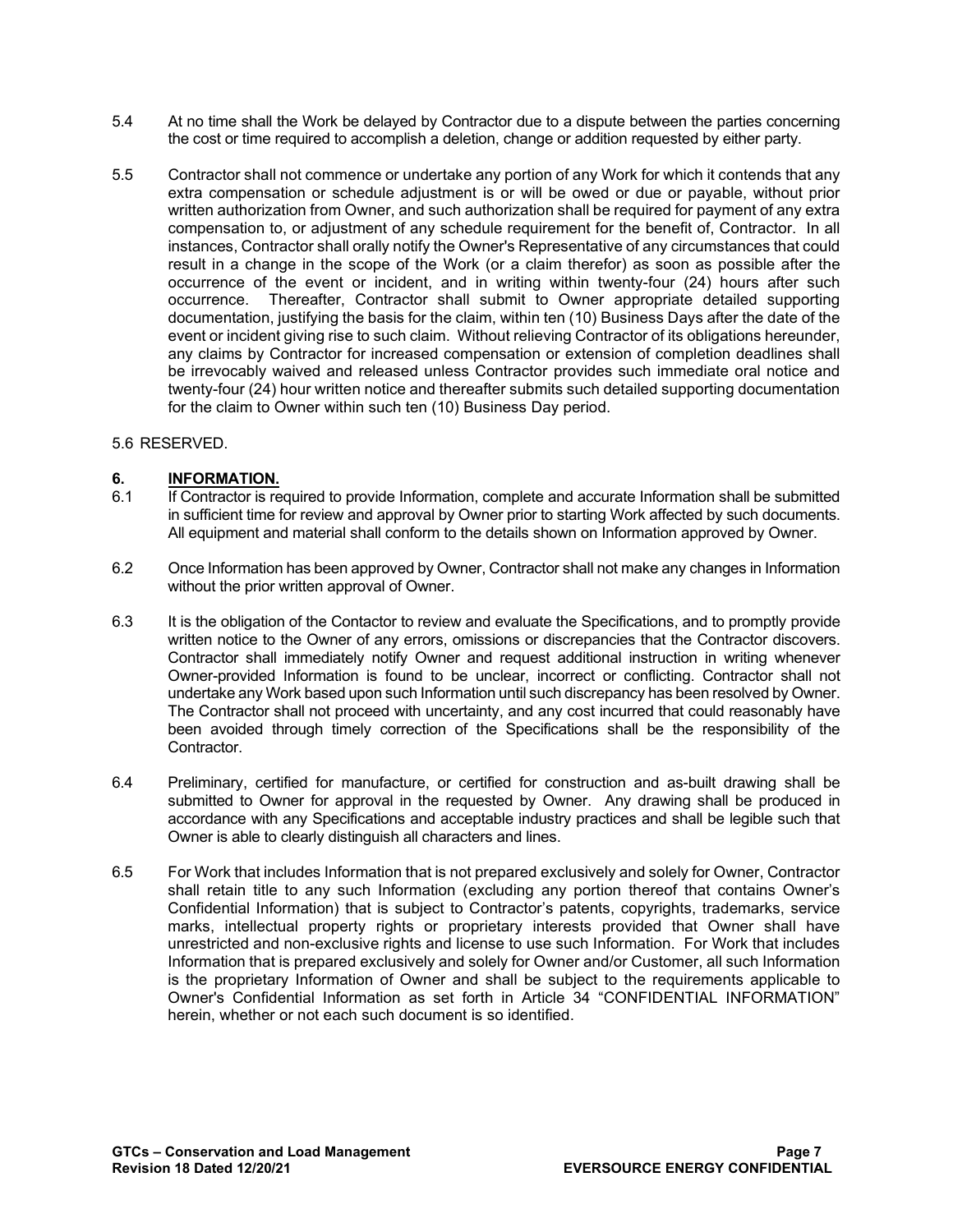- 6.6 Contractor shall be responsible for the completeness and accuracy of the Information it provides and shall correct, at its expense, all errors or omissions therein. Without limitation of any and all other rights and remedies available to Owner, the reasonable cost necessary to correct matters attributable to such errors shall be chargeable to Contractor.
- 6.7 Contractor shall provide Owner and Customer with all Information necessary for Owner's use and understanding of the Work and the installation, operation, maintenance and repair thereof, and to allow Owner to satisfy any legal process, or filing or disclosure requirement required under law or regulation or requirement of a governmental body. Except for Information deemed to be proprietary to Contractor under the terms of the Agreement, and except as set forth in this Article 6, all Information supplied or delivered to Owner pursuant to the Agreement shall be the property of Owner. Contractor may retain for its records only, copies of any Information furnished to Owner, and unless otherwise agreed to by the parties, shall treat such Information in accordance with the requirements applicable to owner's Confidential Information.
- 6.8 Contractor shall keep such full and detailed accounts for proper financial management under this Agreement as Owner may reasonably request. Contractor shall also promptly provide other information, copies of such reports, and other information reasonably requested at no cost to Owner.
- 6.9 The interpretation of the Specifications shall rest with the Owner's Representative, whose decision in any matter shall be final and binding, subject to the dispute resolution provisions of this Agreement. The Specifications are intended to state in general what is required for the Work, and the omission of minor details shall not operate to relieve the Contractor from the obligation to provide all things necessary for the completion in proper working order of the entire Work outlined therein in accordance with the best construction or industry practices.

## <span id="page-7-0"></span>**7. ELECTRONIC DELIVERY OF INFORMATION.**

Owner and/or Contractor may agree to exchange business data or information electronically using a point-to-point connection or a value-added network either directly or through a third-party E-Business provider (collectively, "E-Business"). The parties recognize and agree that the electronic transmission of information, including attachments, and access to E-Business systems by Owner employees, cannot be guaranteed to be secure from third party interception, error free or free from viruses or other damaging computer code, and that such information could be intercepted, corrupted, infected, lost, destroyed or incomplete, or otherwise be adversely affected during transmission or harmful to the recipient's computer system. Owner and Contractor have each taken steps within their organization to reduce the foregoing risk, consistent with the industry practices; however, there can be no assurance that outgoing E-Business is free of the foregoing faults or that engaging in E-Business will not create any harm to electronic systems. If Contractor agrees to transmit information or documents relating to this Agreement using E-Business, Contractor shall be deemed to have accepted and be bound by the terms of this Agreement

## <span id="page-7-1"></span>**8. DELAYS.**

Schedule Commitment/Notice of Delay. Time of the essence with respect to the performance of the Work. Each party shall give the other prompt written notice of any circumstances that may delay performance of the Work including any Force Majeure (as defined in Section 9.1). Contractor shall notify Owner's Representative of any such circumstance orally as soon as possible after such circumstance occurs and in writing within twenty-four (24) hours after the occurrence of such circumstance. Contractor shall record the cause of any resulting delay and the time lost in its reports and in its time sheets and shall submit such reports and time sheets to Owner's Representative.

#### 8.2 Delays in Performance for Reasons Other Than Force Majeure.

8.2.1 Owner or Customer, to the extent authorized by Owner, may at any time request Contractor to delay performance or delivery of all or any portion of any Work to be provided under the Agreement. Contractor shall use its best efforts to accommodate such delay. However, if Contractor is unable to accommodate all or a portion of Owner's request, it shall notify Owner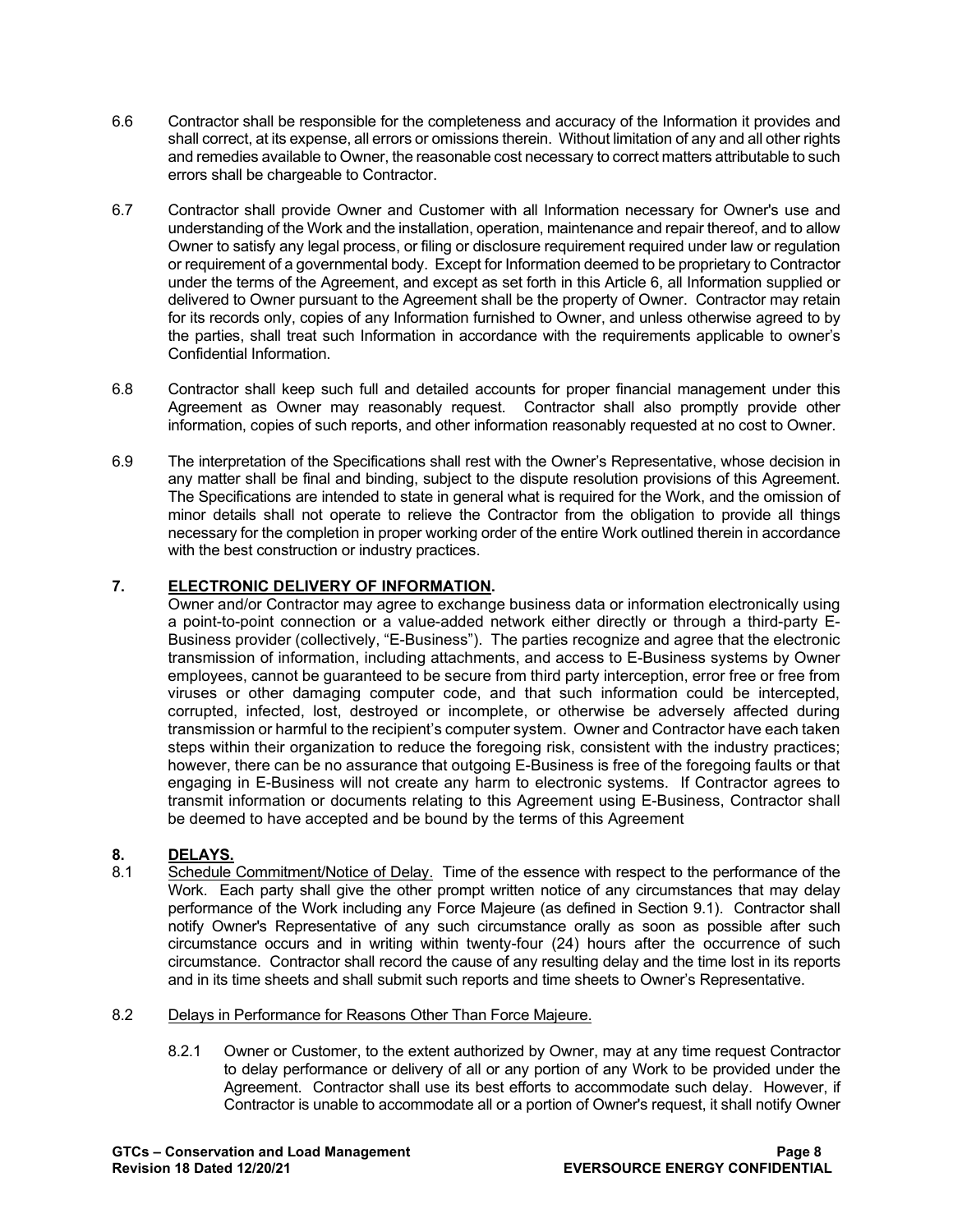in sufficient time for Owner to take alternative measures, including, but not limited to, directing Contractor to place the affected Work or portion thereof, including any materials or supplies, in storage at a site authorized by Owner.

- 8.2.2 Risk of loss and liability for Equipment, materials, and/or supplies placed in storage shall remain with Contractor until transferred to Owner or Customer in accordance with Article 26 "DELIVERY, TITLE AND RISK OF LOSS TO EQUIPMENT AND MATERIALS".
- 8.2.3 If Work or any portion thereof is ready for performance or shipment, but performance or shipment is delayed beyond the scheduled performance or shipment date by Owner, the parties will adjust the payment schedule accordingly and for any Direct Actual Costs resulting from such delays, use good faith efforts to negotiate a change order to address such costs.
- 8.2.4 Contractor shall use best efforts to complete the Work in accordance with the Work schedule. If the Work falls behind schedule due to acts or omissions of Contractor or any Contractor Resources, Contractor shall, at its sole cost and expense, use its best efforts to restore the Work to schedule, including placing Contractor Resources on extended working hours, assigning additional resources to the Work, and establishing expedited, priority treatment for the provision of Services, necessary to complete the Work within the time set forth in the Agreement.
- 8.3 RESERVED.
- 8.4 RESERVED.

## <span id="page-8-0"></span>**9.1 FORCE MAJEURE.**<br>9.1 **Neither party shall be**

- Neither party shall be liable to the other for loss or damage resulting from any delay or failure of a party to perform its contractual obligations due to conditions or circumstances which are beyond that party's control, including: acts of God; war; acts of a public enemy; riot; civil commotion, sabotage; Federal, state or municipal action, inaction or regulation; strikes or other labor troubles (excluding those involving such party's employees); fire; flood; accidents; epidemics; quarantine restrictions; embargoes; damage to or destruction in whole or in part of office equipment or manufacturing plant, to the extent such facilities are necessary to proper performance of the party's obligations under any Agreement and alternate facilities are not reasonably available; and inability to obtain raw material, labor, fuel or supplies; provided however, that such failure or delay is not caused by that party's failure to satisfy its obligations under the Agreement or could not have been prevented by reasonable precautions taken by the non-performing party or could not reasonably be circumvented by the non-performing party through the use of alternate sources or plans or other means.
- 9.2 Force majeure shall extend the time for Contractor's performance to the extent such condition directly affects completion of Work. Contractor shall use its best efforts to reschedule its Work to mitigate the effect of such condition and to eliminate such condition as soon as possible. If the Work falls behind schedule due to a Force Majeure, Owner may direct Contractor to accelerate the Work by whatever means Owner may deem necessary, including subcontracting Work or working additional hours or shifts, and Owner shall pay Contractor for the agreed Direct Actual Costs incurred by Contractor in connection with any such directed acceleration.
- 9.3 Neither this Article nor any other provision of the Agreement shall excuse the non-performance or delayed performance of Contractor due to any failure of the Contractor to prepare for the Work or commercial impracticability experienced by Contractor, including market changes, increased costs or insufficient money.

## <span id="page-8-1"></span>10. **INSPECTION.**<br>10.1 Contractor sha

Contractor shall advise Owner in writing of each location where Work is being performed, or where materials or Equipment are being manufactured, stored, or prepared for use under the Agreement, in each case, reasonably in advance of conducting such Work or storing such items to allow Owner to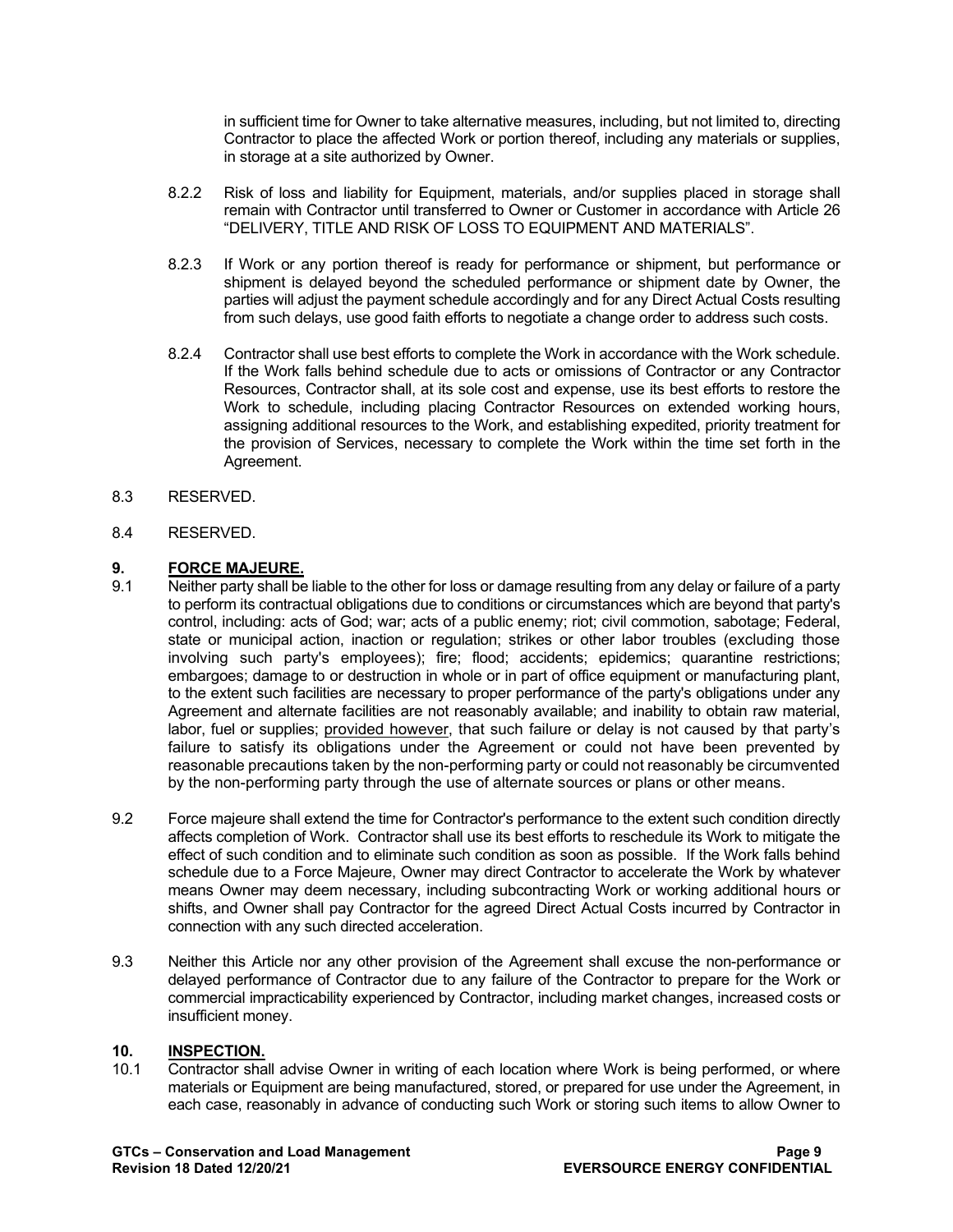witness or inspect the same. Contractor shall, on behalf of itself and its Subcontractors, provide unrestricted access to such locations for inspection of Work.

10.2 Contractor shall provide Owner timely notice of the date of all tests affecting the Work and provide test results promptly to Owner. Owner shall have the right to inspect the status of all Work at the facilities of Contractor and its Subcontractors, as well as at the Site. Such inspections shall be conducted upon reasonable advance notice to, and during the working hours of Contractor Resources. Such general inspection rights are in addition to, and not in limitation of, any and all inspection and testing rights of Owner set forth in the Agreement. Owner's approval of Work shall in no way reduce or modify Contractor's obligations to meet performance and other requirements of the Agreement. By such approval, Owner in no way assumes any part of Contractor's responsibility for the satisfactory performance of Work. concerning the Work.

#### 10.3 RESERVED.

10.4 If any Work should be enclosed without Owner's inspection, Contractor shall, at Owner's request, uncover the Work, allow an inspection and properly restore the Work all at Contractor's expense. Owner's Representative may order reexamination of any Work.

## <span id="page-9-0"></span>**11. REQUIREMENTS FOR ACCEPTANCE.**

- Acceptance of Work shall be conditioned upon Contractor submitting to Owner's Representative, and/or Customer to the extent applicable, the following:
- 11.1 written documentation that the Work is complete;
- 11.2 for Work performed for any Customer, certification by Customer that the Work has been completed to Customer's satisfaction;
- 11.3 properly executed, unconditional waivers or releases of lien from Contractor and all Subcontractors, conditioned upon payment, who provide labor, materials, equipment or supplies for the Work; and
- 11.4 all Information required under the Agreement.
- 11.5 RESERVED.

## <span id="page-9-1"></span>**12. RESERVED**

#### <span id="page-9-2"></span>**13. SUSPENSION OF WORK**

Owner may at any time suspend the Work or any part thereof upon oral notice to Contractor. Such oral notice shall be confirmed in writing by Owner. The Work shall be resumed by Contractor promptly after written notice from Owner to Contractor to do so. Owner will make payment for all Work completed and accepted by Owner as of the suspension date, in accordance with the agreed payment rates and milestones.

#### <span id="page-9-3"></span>**14. TERMINATION FOR CAUSE.**

- 14.1 Without prejudice to any other right or remedy Owner may have under the Agreement, at law and/or in equity and upon providing written notice of such termination to Contractor, Owner may terminate the Agreement without any liability being owed thereby by Owner to Contractor, in the event of the occurrence of any of the following:<br>14.1.1 insolvency of Contractor
	- insolvency of Contractor;
	- 14.1.2 filing of a voluntary petition in bankruptcy by Contractor;<br>14.1.3 filing of an involuntary petition in bankruptcy against Con
	- 14.1.3 filing of an involuntary petition in bankruptcy against Contractor;<br>14.1.4 appointment of a receiver or trustee for Contractor:
	- appointment of a receiver or trustee for Contractor;
	- 14.1.5 execution by Contractor of an assignment or any general assignment (other than an assignment undertaken in connection with a financing) for the benefit of creditors;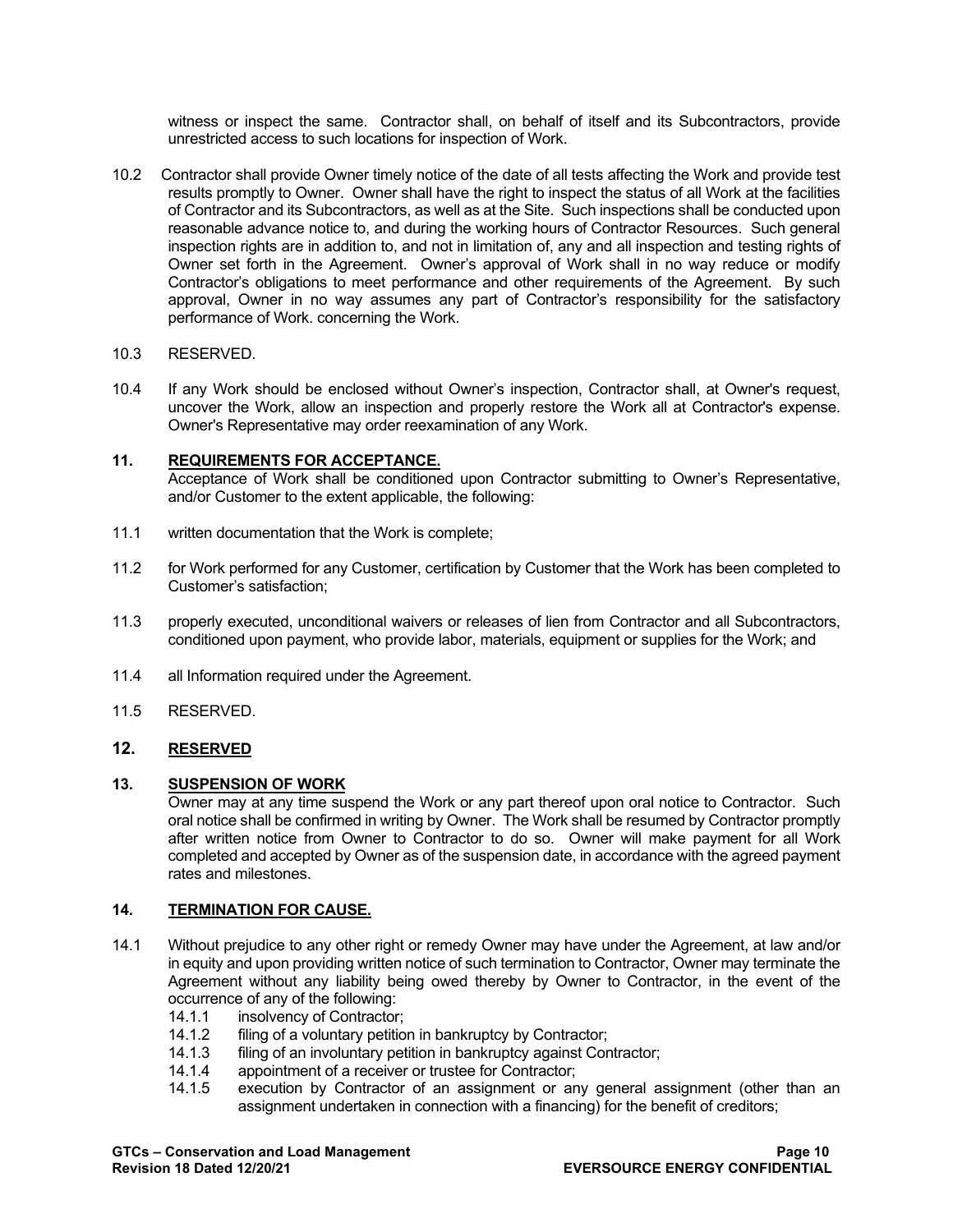- 14.1.6 commencement of any legal proceeding against Contractor that, in Owner's opinion, may interfere with Contractor's ability to perform in accordance with the Agreement; or
- 14.1.7 Contractor consolidates with, or merges with or into, or transfers all or substantially all of its assets to, another entity and/or sells, assigns or otherwise transfers the Agreement; in each case without Owner's advance written consent.
- 14.2 If Contractor fails to diligently perform the Work in accordance with the Agreement or if Contractor otherwise breaches any of the terms of the Agreement, in addition to Owner rights set forth in Section 14.1 above and Section 25.7 regarding safety or environmental violations, Owner shall have the right without any liability being owed thereby by Owner to Contractor, upon giving Contractor written notice of default and allowing Contractor a period of five (5) Business Days or such other period as may be agreed upon by the parties or as may be determined by Owner to be necessitated by exigent circumstances to remedy such deficiency. In the event such default is not completely remedied, Owner may cancel the Agreement in whole or in part upon giving written notice to Contractor; and complete the Work itself or to have the Work completed by another entity, with any additional cost associated therewith being the liability of the Contractor.
- 14.3 Upon receipt of any notice of termination as described in Section 14.1 or Section 14.2 above, Contractor shall immediately cease Work, commence demobilization of any affected Contractor Resources, and, if requested by Owner, promptly remove from the Site all materials and equipment which have not been either fully or partially paid for by Owner. Contractor shall promptly settle the liabilities and claims arising out of the termination of subcontracts and orders and shall use its best efforts to minimize any associated costs.
- 14.4 Contractor shall maintain a written, detailed inventory of all Equipment in storage at the Site(s), in route to the Site(s), in storage or manufactured away from the Site(s), and on order from its suppliers and Subcontractors. Upon Owner's written request and to the extent that title has not transferred earlier pursuant to Article 26 "DELIVERY, TITLE AND RISK OF LOSS TO EQUIPMENT AND MATERIALS," Contractor shall promptly transfer title and deliver to Owner or Customer completed or partially completed Work and/or contract rights of Contractor relating to the Work, and Contractor shall execute and deliver such documents and take all such actions as Owner may require for the purpose of vesting in Owner or Customer such ownership, rights and benefits of Contractor with respect to the Work.
- 14.5 In the event any termination under this Article 14 is subsequently determined pursuant to the dispute resolution process set forth in Article 39 "DISPUTE RESOLUTION; NEGOTIATION; MEDIATION; ARBITRATION", to have been made without cause, such termination shall be deemed a Termination for Convenience under Article 15 hereof.

## <span id="page-10-0"></span>**15. TERMINATION FOR CONVENIENCE.**

- 15.1 Owner shall have the right to terminate and/or cancel the Agreement or all or any portion of the Work for any reason, or for Owner's convenience, and at its sole and exclusive discretion, upon at least one (1) day's prior written notice to Contractor specifying when such termination becomes effective. Upon such effective date, Contractor shall immediately cease Work, commence demobilization of any affected Contractor Resources, and, if requested by Owner, promptly remove from the Site all materials and equipment which have not been either fully or partially paid for by Owner. Contractor shall promptly settle the liabilities and claims arising out of the termination of subcontracts and orders and shall use its best efforts to minimize any associated costs. After termination, Contractor shall cooperate with Owner to the fullest extent for the purpose of allowing Owner or its designee to fully perform all functions previously performed by Contractor under the Agreement.
- 15.2 Upon Owner's request and to the extent that title has not transferred earlier pursuant to Article 26, Contractor shall promptly transfer title and deliver to Owner completed or partially completed Work (including Information or other work product related to the Work) and/or contract rights of Contractor relating to the Work for which Owner has made payment, and Contractor shall execute and deliver such documents and take all such actions as Owner may require for the purpose of vesting in Owner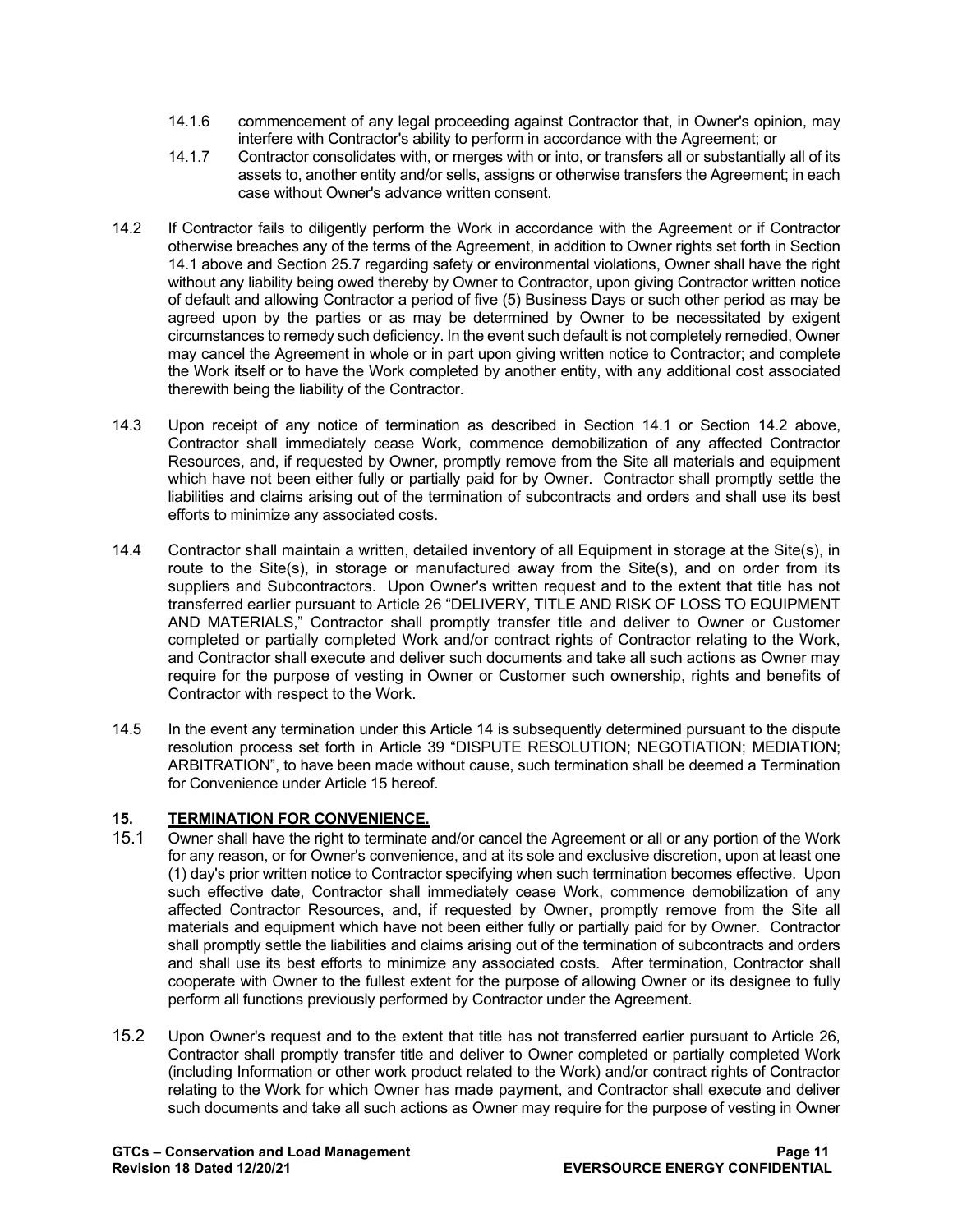such ownership, rights and benefits of Contractor with respect to the Work.

15.3 In the event of a termination under this Article 15, except as otherwise expressly agreed to in writing by the parties, Owner shall pay for the Work completed in compliance with the Agreement through the effective date of termination.

## <span id="page-11-0"></span>**16. OWNER'S REPRESENTATIVE STATUS.**

Owner's Representative may perform inspection of the Work and has the authority to stop the Work whenever such stoppage may be necessary to insure the proper execution of the Agreement. He/she also has authority to reject any and all Work that does not conform to the Agreement and to decide questions that arise in the execution of the Work. Owner's Representative will make decisions in writing within a reasonable time on all claims of Contractor and on all other matters relating to the execution and progress of the Work or interpretation of the Agreement documents.

## <span id="page-11-1"></span>**17. CONTRACTOR'S SUPERVISORY DUTIES.**

- 17.1 Prior to commencing any Work, Contractor shall identify to Owner a Contractor's Representative authorized to receive all communications from Owner, provide all approvals or authorizations required from Contractor and act on behalf of Contractor in all matters concerning the Work. Owner reserves the right to require the removal and replacement of Contractor's Representative for any reason.
- 17.2 Contractor shall efficiently and continuously supervise its Contractor Resources required to complete the Work. Contractor shall be fully liable for the acts and omissions of Contractor Resources. Contractor shall provide an adequate and competent supervisory staff throughout the course of the Work.
- 17.3 Contractor shall at all times enforce strict discipline and good order among Contractor Resources and shall not employ any unfit person or anyone not skilled in the tasks assigned under the Agreement. Owner shall have the right to request Contractor to remove any person determined by Owner to be unqualified or unfit to perform the Work.
- 17.4 In the event Contractor Resources are given access to any of Owner's computer systems or equipment or Owner Information (including without limitation, Owner's Confidential Information), Contractor agrees not to use Owner's systems or equipment or such Owner Information for any purposes other than that contemplated in the Agreement. Contractor further agrees to keep confidential any Information it obtains in the course of performing Work under this Agreement and to utilize data security systems approved by Owner and compliant with Owner's IT Security Requirements and applicable law. Contractor agrees to cause its Contractor Resources to comply with applicable provisions of Owner's IT Security Requirements and policies and applicable laws and regulation.
- 17.5 For any Services to be performed on any Site, within five (5) Business Days of Owner's request, Contractor shall provide to Owner, the names, classifications and job locations of Contractor Resources providing and/or expected to provide Services. Owner shall have the right to request that Contractor remove and replace (at no cost to Owner) any person determined by Owner in its discretion to be unqualified or unfit to perform the Work, in which case Contractor shall do so (including reassignment to work other than for Owner and/or Owner affiliates to the extent allowable under Contractor's labor agreement(s) and Law). Owner's requests and/or reviews concerning any Contractor Resources shall not be construed in any manner as creating any employment, contractual or other relationship between Owner and such person, or otherwise granting Owner control over such person and/or the performance of the related Work.
- 17.6 RESERVED.
- 17.7 RESERVED.

## <span id="page-11-2"></span>**18. INDEPENDENT CONTRACTOR.**

Contractor Resources shall perform all Work as independent contractors and shall not be deemed to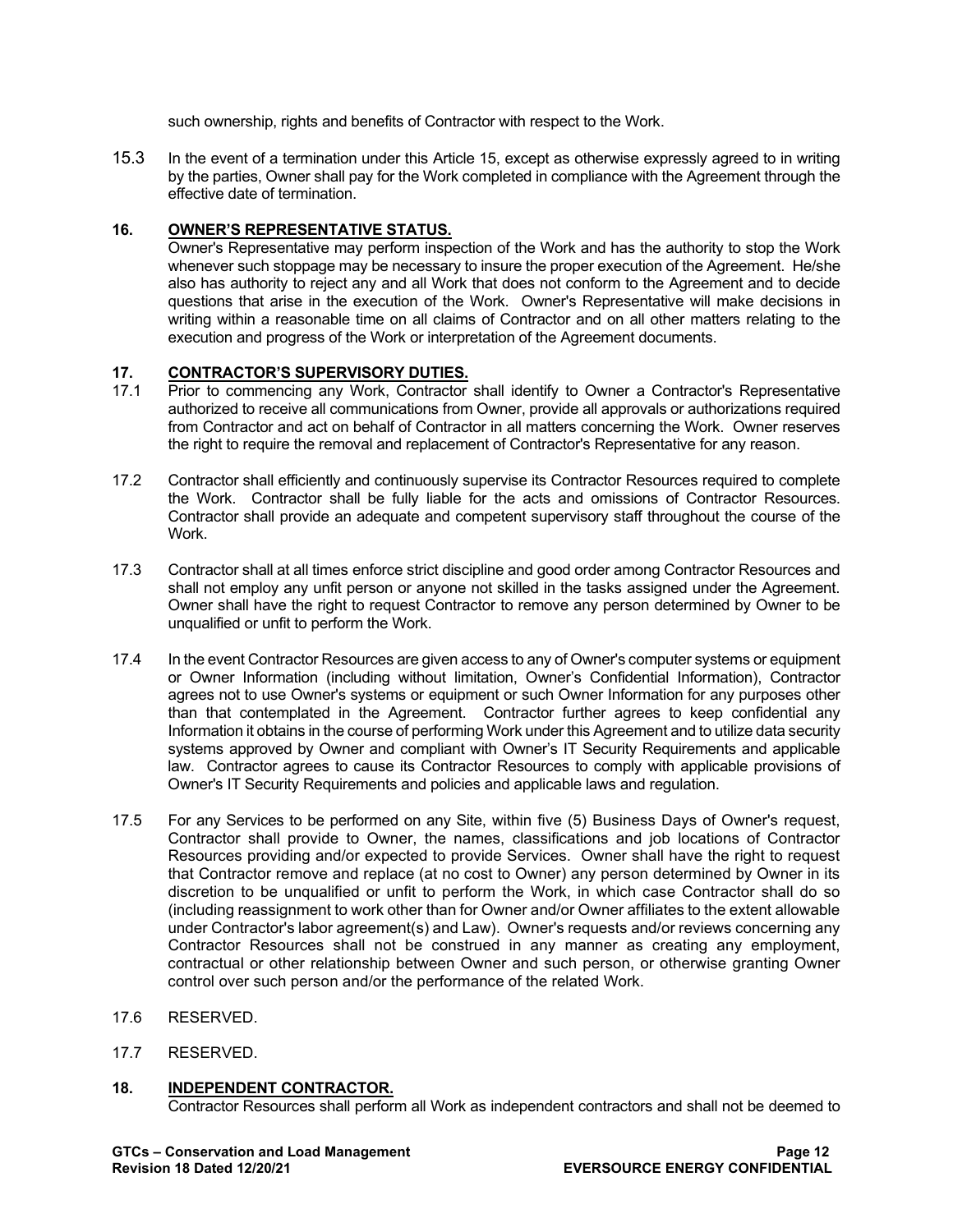be the employees or agents of Owner for any purpose whatsoever.

## <span id="page-12-0"></span>**19. SUBCONTRACTING.**

- 19.1 Contractor shall provide Owner with notice of any Work that it desires to subcontract along with a list of proposed Subcontractors. Owner shall have the right to refuse any proposed Subcontractor and Contractor shall not enter into any such subcontract with any such Subcontractor as to which Owner has made an objection. Contractor shall not make any substitution of proposed Subcontractors prior to or during the term of this Agreement without prior written approval from Owner. Neither Contractor nor any Subcontractor shall assign any Work under this Agreement without the written consent of Owner.
- 19.2 Irrespective of Owner's consent or the terms of any agreement between Contractor and any Subcontractor, Contractor shall (a) be fully responsible to Owner for acts and omissions of all Contractor Resources; (b) remain fully responsible for the full and faithful performance of the Agreement; (c) direct and control the activities of all Contractor Resources; (d) remain fully bound by all terms and conditions of the Agreement including all requirements for indemnity and warranty. Contractor shall include all Agreement provisions related to any subcontracted Work in the written agreement between Contractor and such Subcontractor for such Work, including warranty, insurance, audit and indemnity provisions. Contractor shall be responsible for the satisfaction of all contractual and legal obligations to such subcontractor and supplier.
- 19.3 Owner shall have the right to request that Contractor terminate any subcontract and remove any Contractor Resources determined by Owner, in its sole discretion, to be unqualified or unfit to perform the Work or any portion thereof.
- 19.4 Nothing contained in the Agreement documents shall create any direct contractual relation between any Subcontractor and Owner.
- 19.5 Contractor shall not allow access to the Site(s) or any portion thereof under the control of the Contractor by any person not acting under the direction and control of Contractor, other than Owner, the Owner's Representative, other authorized representatives of Owner, other contractors engaged by Owner and governmental authorities.
- 19.6 RESERVED.

## <span id="page-12-1"></span>20. **COMPLIANCE.**<br>20.1 Contractor and

- 20.1 Contractor and Contractor Resources shall comply with all laws, regulations and requirements applicable to the Work, including international, federal, state and local laws, and the laws applicable to any location where any Work is to be performed, constructed, manufactured, stored or delivered. Such compliance shall include environmental, human rights, labor, employment, non-discrimination and anti-corruption laws (including the Foreign Corrupt Practices Act), and all applicable maritime, customs, export, and import laws, requirements, rules and regulations, and the applicable laws, requirements, rules and regulations of the country of origin or destination, any intermediate country, and the United States in the performance of the Work. The country of any location where Work is to be performed, whether it is the country of origin or destination or any intermediate country must be a member of the International Labor Organization (ILO). The costs of such compliance with the foregoing requirements shall be borne exclusively by Contractor and Contractor shall defend, indemnify, and hold Owner harmless from any liabilities, damages, fines, penalties and costs arising from Contractor's noncompliance with this Article 20.
- 20.2 Contractor and Contractor Resources shall comply with Owner's requirements, procedures, and policies including without limitation those found in the Exhibits hereto, and as additionally incorporated by reference in the Order or Agreement documents and/or issued in connection with the Work and as in effect from time to time.

## 20.3 **THIS SECTION IS APPLICABLE TO WORK PERFORMED PURSUANT TO A FEDERAL**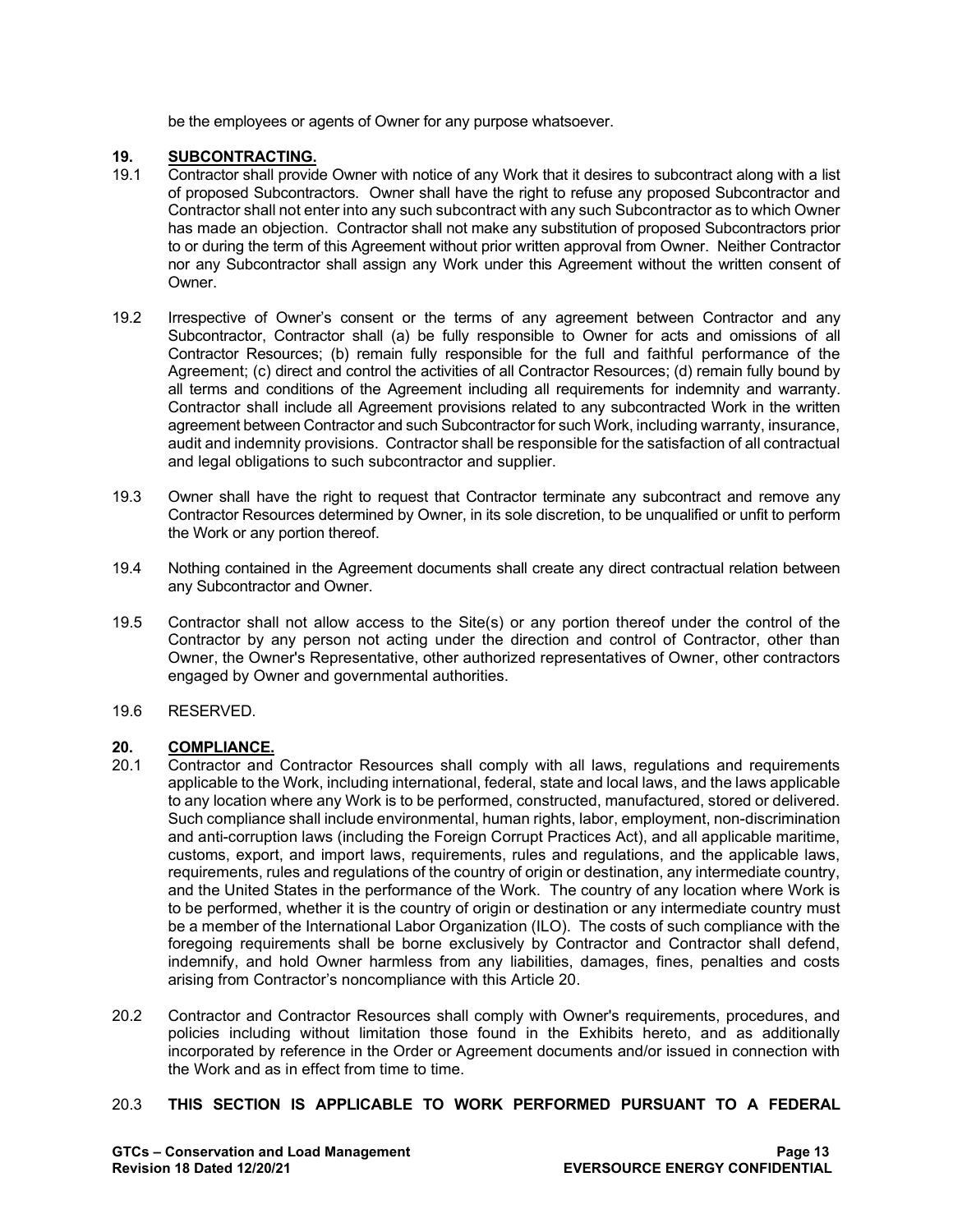**GOVERNMENT CONTRACT OR FEDERALLY FUNDED CONTRACT:** In connection with its performance of Work pursuant to a federal government contract or federally funded contract, in addition to all other legal compliance obligations, Contractor shall comply with all laws and regulations specific to and applicable to such contracts, including without limitation, regulations and laws regarding employment and non-discrimination, Executive Order 11246 and the regulations issued pursuant thereto (generally Part 60-1 of Title 41 of the Code of Federal Regulations), unless exempted by said regulations. **The Equal Opportunity Clause set forth in 41 CFR Section 60 1.4(a)), is hereby incorporated by reference. This contractor and subcontractor shall abide by the requirements of 41 CFR 60-300.5(a). This regulation prohibits discrimination against qualified protected veterans and requires affirmative action by covered prime contractors and subcontractors to employ and advance in employment qualified protected veterans. This contractor and subcontractor shall abide by the requirements of 41CFR 60-741.5(a). This regulation prohibits discrimination against qualified individuals on the basis of disability and requires affirmative action by covered prime contractors and subcontractors to employ and advance in employment qualified individuals with disabilities**. Contractor and all of its Subcontractors shall comply with the provisions and regulations pertaining to nondiscrimination and affirmative action in employment (41 CFR Sections 60 1.4, 1.40, 1.41 and 1.42), and the filing of Standard Form 100 (EEO 1). Contractor certifies, in accordance with the requirements of 41 CFR Section 60 1.8), that its facilities for employees are not segregated. Further, Contractor will comply with the provisions of (unless exempted from) the notice posting requirements of Executive Order 13496 set forth in 29 CFR Part 471, Appendix A to subpart A, which is incorporated herein by reference.

- 20.4 Code of Business Conduct Because Owner places such a high priority on ethical and legal conduct, Owner requires all Contractors and their Contractor Resources to read, understand and comply with Owner's Supplier Code of Business Conduct, available on the Eversource.com website. Owner values its relationships with its suppliers and contractors and shares the following core values with contractors and suppliers wanting to conduct business with Owner: 1) Maintain and adhere to the highest ethical standards; 2) Comply with all federal, state and local laws and regulations, as well as all of Owner's policies and procedures. including this Code; 3) Embed safety in every aspect of work performed; 4) Foster a diverse and inclusive work environment that ensures everyone is treated with respect and dignity 5) Avoid any and all conflicts of interest, and the appearance of such; and 6) Keep property, resources and information secure, and keep confidential Owner's customer, employee and shareholder information. Contractor's failure to conduct business in a manner that meets these standards could result in a termination of the Agreement under Section 14.2.
- 20.5 For all Equipment and Services supplied by Contractor and used for Owner's high and medium impact Bulk Electric Systems (BES) and Cyber Systems as described in North American Electric Reliability Corporation (NERC) CIP Reliability Standards, including, without limitation CIP-013, Contractor shall comply with Owner's Supply Chain Cyber Security Risk Management Program requirements as set forth in the Contractor CIP Compliance Agreement, incorporated by reference if applicable to such Equipment and Services.

#### <span id="page-13-0"></span>**21. SITE REQUIREMENTS.**

- 21.1 For all Work to be performed at a Site, Contractor Resources shall comply with Owner's and Customer's requirements, procedures, and policies and training requirements, including those relating to safety, security, environmental practices and access authorization, currently in effect, copies of which are available upon request.
- 21.2 Owner shall have the right to place its forces or any other contractor's forces at the Site to perform work not included in the Agreement. All Work performed by Contractor shall be undertaken in full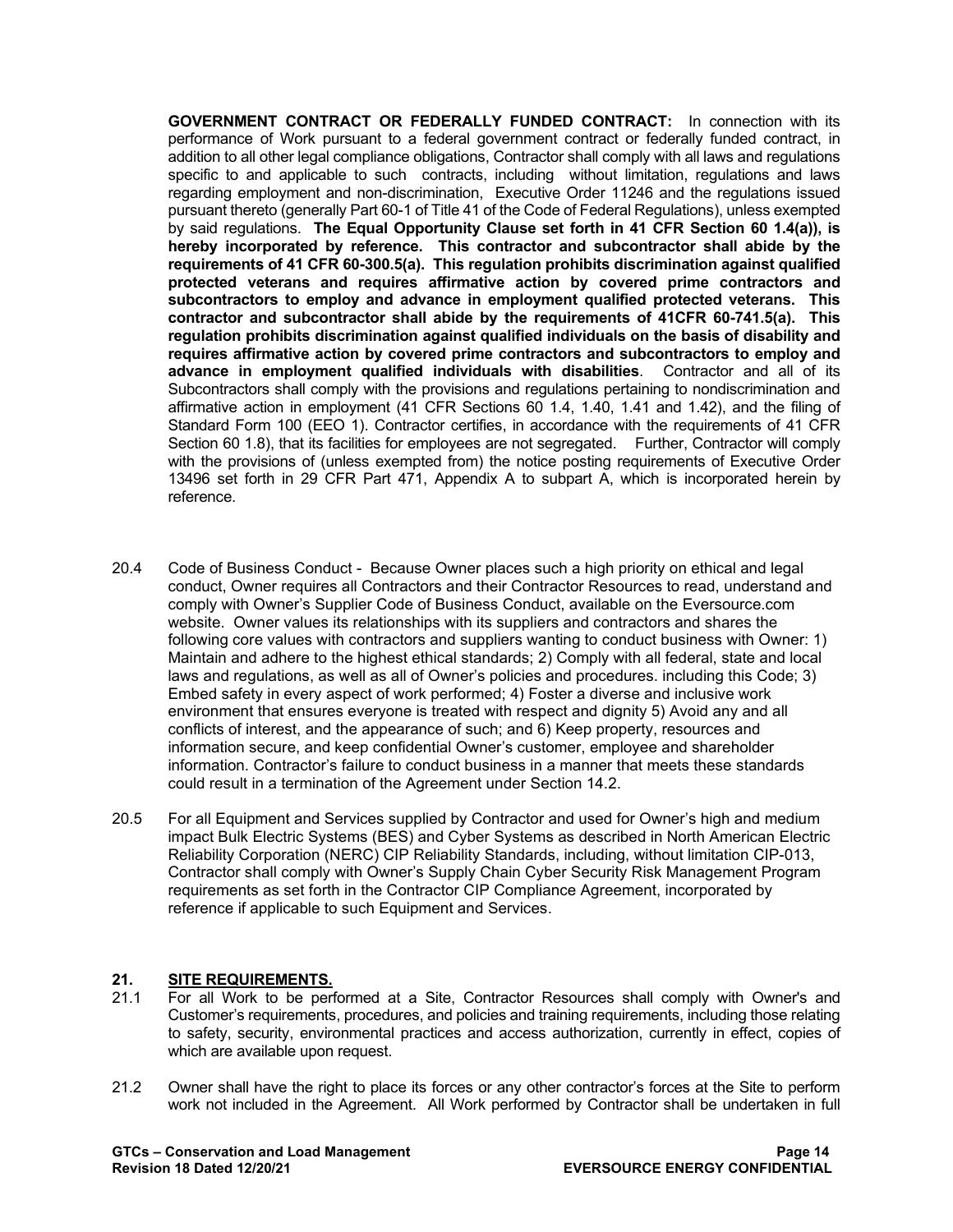cooperation with Owner's personnel or the personnel of other contractors at the Site, in order to achieve the least possible interference with the continuity and efficiency of all Owner's interests or activities at the Site. Contractor's Contractor Resources shall work in harmony with all such other personnel, and in accordance with Owner's schedules.

- 21.3 Contractor represents that prior to commencing Work it has advised its Contractor Resources of Owner's and Customer's requirements, procedures and policies; satisfied the applicable training requirements; and conducted such inspections and made such inquiries as it deems necessary concerning the conditions at each Site which might affect Contractor's execution and completion of the Work. Contractor agrees and acknowledges that Information provided by Owner and Customer concerning Site conditions has been used for reference only and shall not be claimed to relieve Contractor from its obligation to independently assess the requirements of the Work.
- 21.4 Contractor shall plan and execute the Work in such a way to avoid any unscheduled interruption of utility service.
- 21.5 The Contractor shall use only the established roads for the performance of the Work, and any such temporary roads approved by Owner and necessary for the Work. When necessary to cross curbing, sidewalks or similar features, they must be properly protected, and if damaged, shall be restored to previous condition at the Contractor's expense.

## <span id="page-14-0"></span>**22. INCIDENTAL MATERIALS AND CONSUMABLES.**

Unless expressly set forth in the applicable Specifications, Contractor will use its facilities, tools and equipment, in its discretion, necessary to perform the Work (other than Equipment purchased by Owner) and Owner will have no right to use such tools, equipment or facilities and Contractor may substitute comparable tools, equipment and facilities for completion of the Work (but not components or materials of Equipment or Equipment purchased by Owner) provided that at all times, Contractor shall meet the Specifications and all Agreement requirements. Contractor, at its sole expense and prior to delivering consumables or materials incidental to performance of Work at the Site, shall inspect or test such consumables or materials to ensure compliance with the Agreement, including the Specifications.

## <span id="page-14-1"></span>23. **HAZARDOUS MATERIALS.**<br>23.1 Contractor shall provide to Oy

- 23.1 Contractor shall provide to Owner's Representative or designee a written description of and purpose for the use of any products or processes in the Work that are Hazardous Materials or may result in the generation of Hazardous Materials. Such written submission must identify, prior to the start of the Work and to the satisfaction of Owner's Representative or designee, the practices used to minimize such generation and demonstrate that it has taken all possible steps to eliminate or reduce to the maximum extent possible such generation.
- 23.2 Contractor shall ensure the environmentally responsible management of any Hazardous Materials included in or resulting from the Work. In performing the Work, Contractor shall comply fully with all Environmental Laws. Contractor is solely responsible for the proper identification and labeling, documentation, handling, storage, minimization, processing and recycling of any and all such Hazardous Materials. Unless otherwise indicated, Contractor shall be responsible for manifesting, transporting and removing from Site any and all Hazardous Materials. Contractor shall be liable for any and all costs incurred by Owner, at Owner's sole discretion, for the storage, handling, processing, removal and disposal thereof.
- 23.3 Contractor shall defend and indemnify Owner, its parent, affiliates and its and their employees, agents, officers and directors and hold it and them harmless from any and all damages, claims, demands, or suits of any kind for injury to persons, including death, and damage to property suffered by any person (including Contractor Resources) or by any firm or corporation arising out of, or claimed to have arisen out of, any acts or omissions of Contractor and Contractor Resources related to or involving Hazardous Materials generated during the course of the Work or brought to the Site by the Contractor or Contractor Resources. This indemnification shall include any liability or claims related to the storage,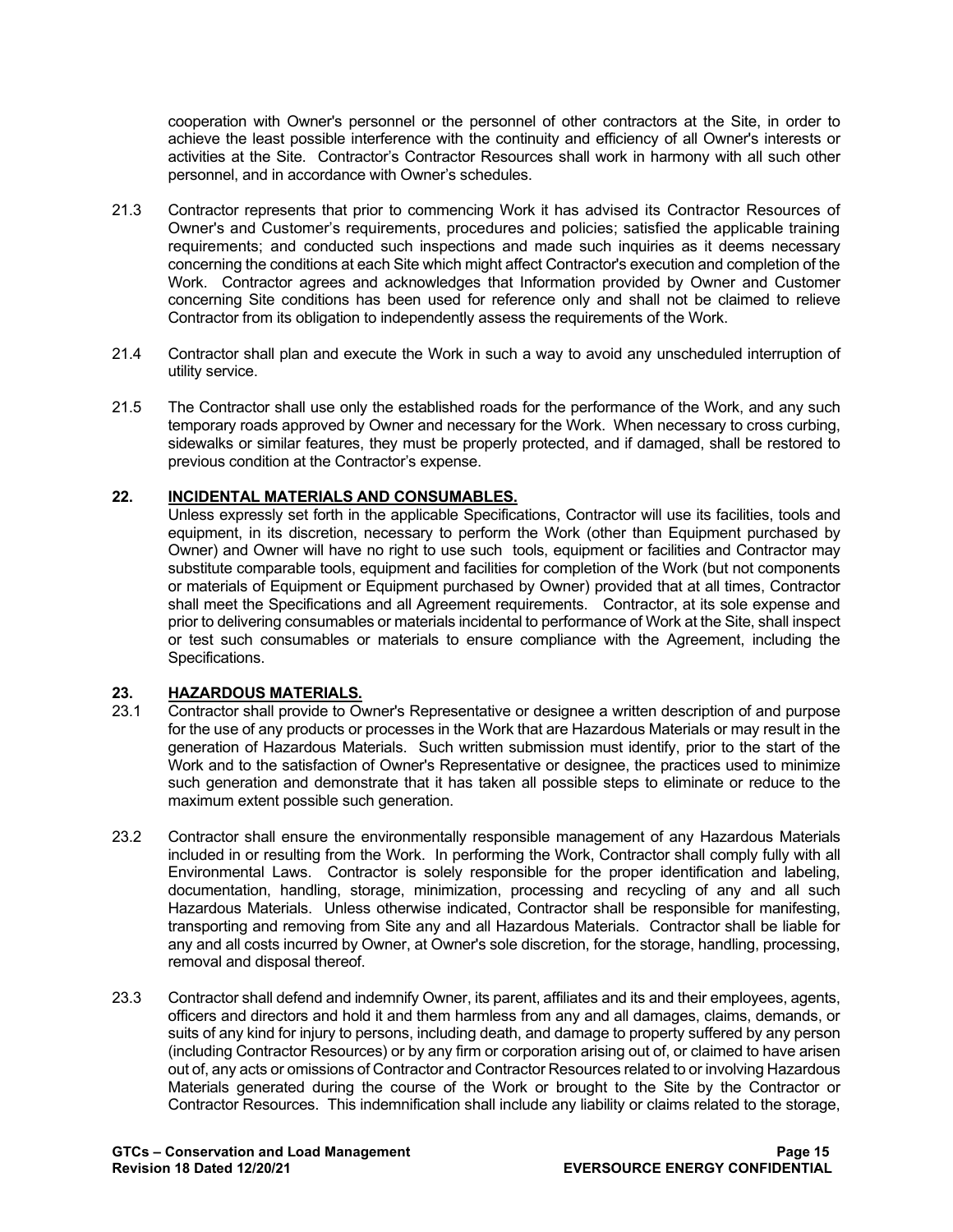handling, processing, release, or removal from Site of any such Hazardous Materials by Contractor, Contractor Resources, transporters, recyclers, or any treatment, storage or disposal facility used by Contractor or such other persons. Further, this indemnification shall include liability for any and all costs or penalties (including legal, attorney, administrative, or regulatory fees and expenses) incurred or imposed as a result of actions pursued by federal, state or local governments or agencies related, in any way whatsoever, to the management of such Hazardous Materials.

## 23.4 RESERVED.

- 23.5 No chemical consumable product may be delivered to any Site without prior written approval by the Owner's Representative or designee in the manner provided in the first paragraph of this Article 23. As a condition precedent to such pre-approval, Contractor shall identify to Owner's Representative any and all chemical consumable products that will be used in performing the Work or are listed on the Site's approved Chemical Consumables Products List. Such identification shall include a copy of the product's Material Safety Data Sheet (MSDS), the specific use and location of use, and the expected quantity that will be required to perform the Work. Owner's consideration of Contractor's request shall involve the products' health and safety hazards, environmental and fire hazards, potential for degrading Owner's systems or components, potential for creating Hazardous Materials, and availability of suitable alternatives. A substitute product may only be used following the receipt of express written permission by the Owner's Representative. Contractor is solely responsible for any costs or expenses incurred by Owner as a result of Contractor's use of a product that has not been specifically authorized.
- 23.6 Following completion of the Work, Contractor shall identify to Owner's Representative all materials or waste that it reasonably believes constitute Hazardous Materials. Final classification of such waste shall be at the sole discretion of Owner's Representative. Unless directed otherwise by Owner, Contractor shall promptly remove any and all equipment and consumables from the Site. In the event that Contractor fails to complete such removal in a timely fashion following completion of the Work, Owner may, at its sole discretion, retain any such material as property of Owner or arrange for its removal at the sole expense of Contractor. Such expenses to be borne by Contractor include the costs of laboratory testing, storage fees, processing, treatment, transportation, recycling, and disposal. The manifesting, transportation and removing from Site of any and all Hazardous Materials shall be effected by Contractor, at Contractor's sole cost and expense.

## <span id="page-15-0"></span>**24. RESERVED**

## <span id="page-15-1"></span>**25. SAFETY PRACTICES. SECURITY, PROTECTION OF THE PUBLIC, WORK AND PROPERTY.**

- 25.1 Contractor and Contractor Resources shall be instructed, familiar with and required to follow safety rules and regulations applicable to the Work being performed and comply with (1) all Owner policies and procedures (available upon request) applicable to the Work, and any addenda, revisions or updates thereto, and; (2) those policies and procedures referenced in the Agreement or Order. Contractor shall coordinate site specific Personal Protective Equipment (PPE), arc flash protection and FR clothing requirements with the Owner. Contractor shall have the sole responsibility to see that such persons are so informed, properly trained and that safety practices are followed.
- 25.2 Contractor shall establish and maintain safeguards, controls, work rules, or other measures to protect the Owner's or Customer's property that is placed under Contractor's control, from damage, harm, or sabotage for the entire time during the performance of the Work until Final Acceptance. Contractor shall fully comply with any applicable Owner Site rules.For all Work to be performed at a Site, Contractor Resources shall comply with Owner's requirements, standards, procedures, and policies and training requirements, including those relating to safety, security, environmental practices and access authorization, currently in effect, copies of which are available upon request or may be available electronically, through an Owner web-site. Contractor shall conduct safety briefings and job hazard assessments. Upon Owner's request, Contractor shall provide documentation, confirming Contractor's compliance with this Article 25, including OSHA logs, qualification requirements and training certifications, licenses and detailed job safety and hazard assessment job plans, and reports of accidents involving Contractor Resources during the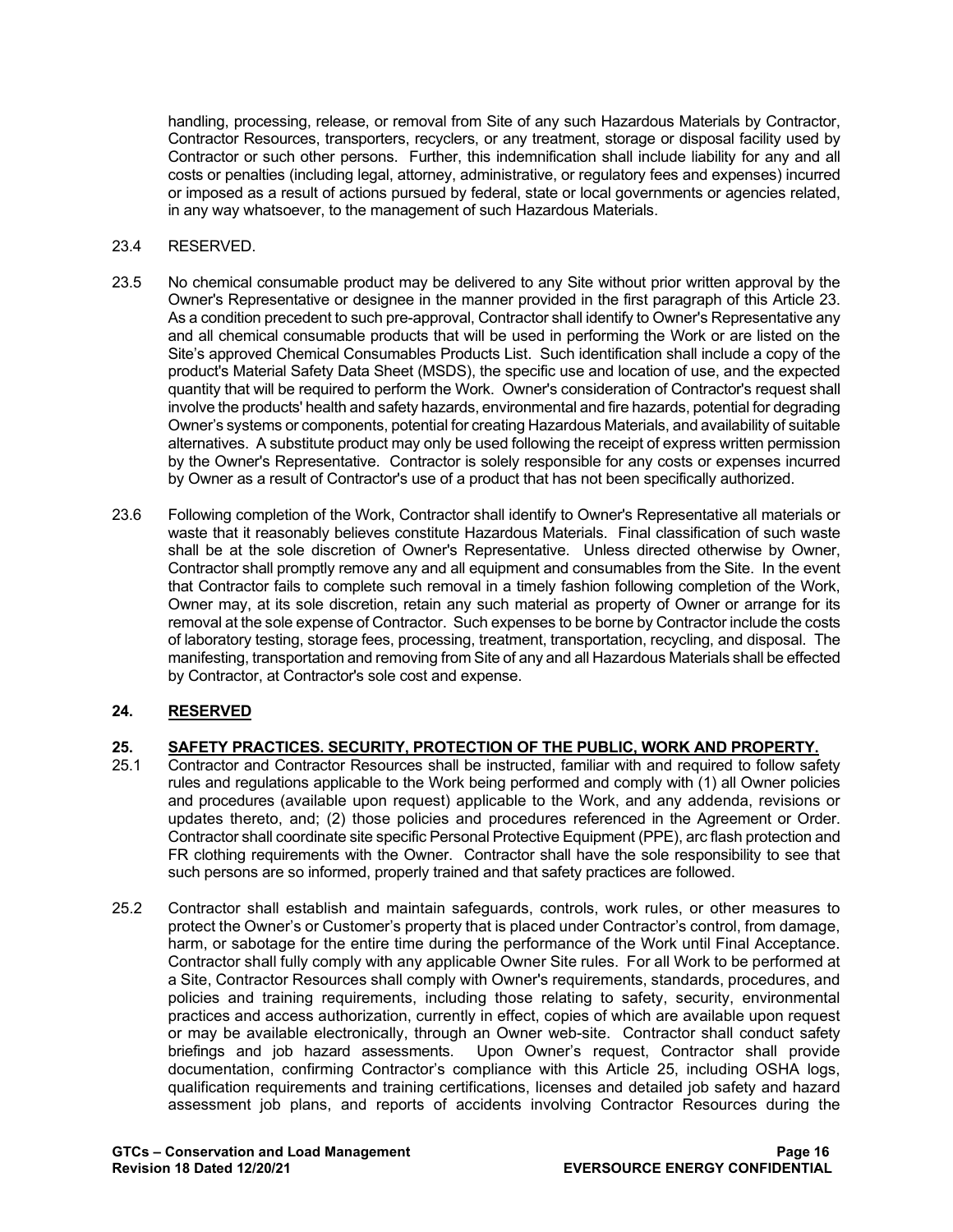performance of the Work on Owner's Site.

- 25.3 While performing all Work, Contractor shall, and shall ensure that Contractor Resources strictly observe and fully comply with all federal, state, and local safety laws, rules and regulations applicable to the Work and/or the Site Contractor shall provide and maintain all necessary precautions for the protection and safety of the public. It shall continuously take all necessary precautions to protect Owner's property from injury or loss arising in connection with the Agreement. In addition, when performing Work in close proximity to Owner's employees, Owner's safety rules shall be applicable.
- 25.4 Contractor shall train all Contractor Resources who carry out Work in the vicinity of energized conductors and equipment, in approved methods of artificial resuscitation, before such persons begin any Work.
- 25.5 Except with respect to Hazardous Materials, for which the provision of MSDS is required, pursuant to Article 23 "HAZARDOUS MATERIALS", upon Owner request, Contractor shall furnish to Owner's Representative Material Safety Data Sheets (MSDS) for any other product intended for use with the Work and make copies of such MSDS available to Owner at the Site or other mutually agreed upon location. No product for which an MSDS submittal has been requested shall be used until the MSDS has been reviewed by Owner.
- 25.6 For any Work that takes place at Owner facilities, Contractor shall comply with Owner's security requirements then in effect. Contractor Resources shall strictly adhere to the security regulations and obey the directions of Owner's security personnel. Contractor shall develop and, after review and approval by Owner, implement a security program to account for and protect all tools and equipment under its sole and exclusive care, custody and control in the performance of the Work. Owner shall not be liable to Contractor for loss of or damage to such tools or equipment
- 25.7 Owner may immediately suspend or terminate all or any portion of the Work, without any added cost to Owner, and with no adjustments made to the schedule for the Work, if Owner determines that any safety or environmental violations have occurred, including conditions that could result in injury to any individual or damage to property or to the environment.
- 25.8 RESERVED.
- 25.9 In the event that Owner personnel observe and/or determine that a portion of Contractor's Work has been performed in nonconformance with the Agreement and if the continued existence of that portion of the Work in its then current state poses a threat of property damage or bodily injury to Owner, Owner personnel, other persons or the public, Owner shall have the right, at Contractor's expense, to correct or make arrangements for another contractor to correct the nonconforming Work or place the nonconforming Work in a safe condition. Owner shall notify Contractor verbally as soon as possible after discovering the nonconforming Work. If Owner has not yet paid for the Work, Owner may deduct the costs of affecting such repair from the outstanding amount due for the Work. If Owner has already paid for the Work, Contractor shall reimburse Owner for Owner's Direct Actual Costs for such repair. Contractor shall make good any damage resulting from lack of protective precautions. It shall adequately protect adjacent private and public property.
- 25.10 Contractor shall exercise the utmost care and shall carry on all activities under the supervision of properly qualified Contractor Resources. In the event of an emergency affecting the safety of the public, the Work, or property, or in the event of a release of Hazardous Materials, Contractor shall as soon as reasonably practicable but in no event later than four (4) hours from the occurrence, notify Owner of the occurrence and details of such events. Contractor is hereby permitted to act at its own discretion to prevent such threatened loss or injury without special instructions or authorization from Owner's Representative except in the event of a release of Hazardous Materials. Any compensation claimed by Contractor on account of emergency work shall be determined by agreement or by arbitration.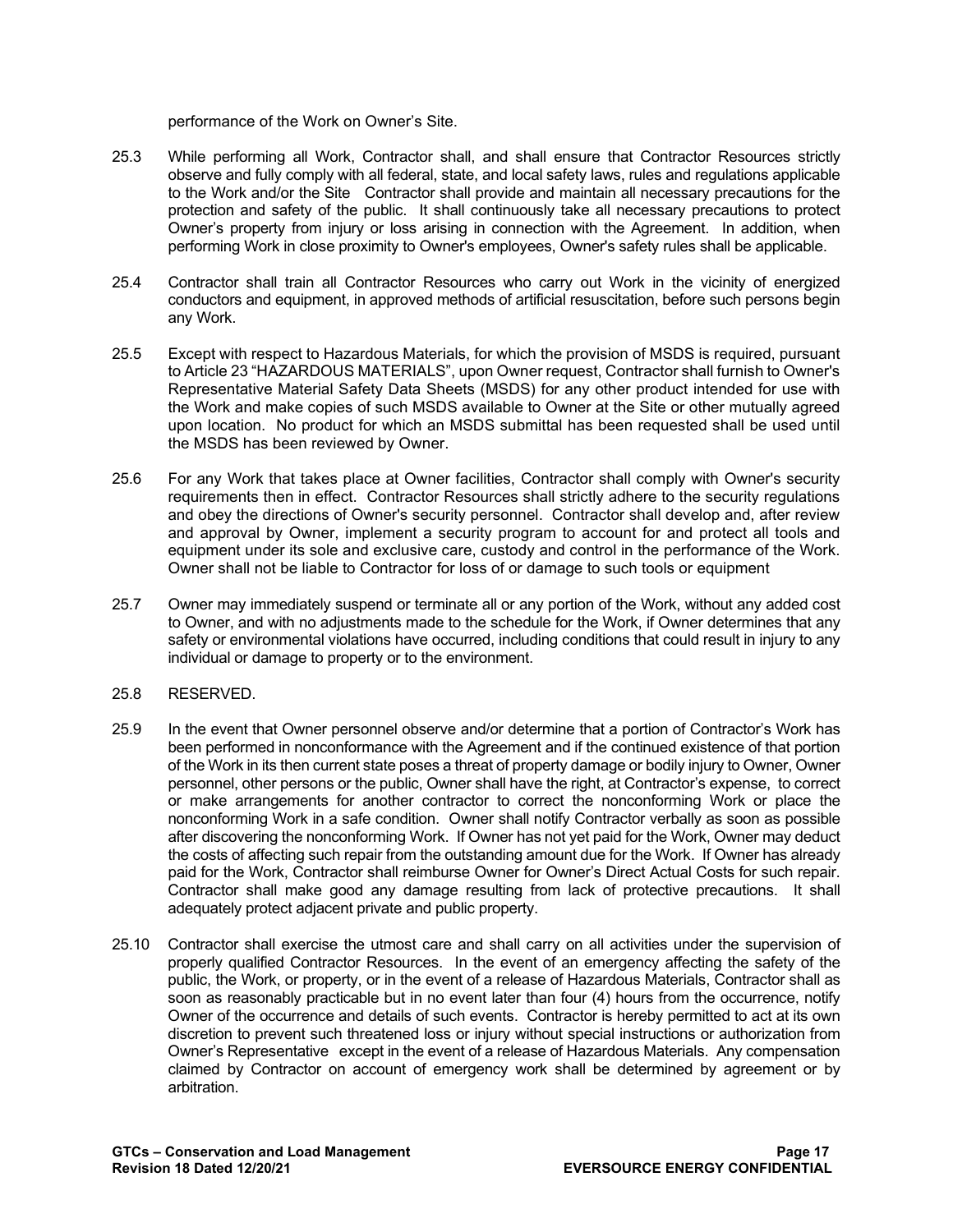- 25.11 Contractor shall have obtained criminal background checks and drug tests for all Contractor Resources prior to using such Contractor Resources to perform Work for Customers at Customer Sites. Contractor shall not assign Work to Contractor Resources that present a risk of injury to any individual or damage to or loss of property.
- 25.12 Contractor shall have obtained identity verification, criminal background checks (federal, state and county checks for prior 7 years) and drug tests for all Contractor Resources prior to using such Contractor Resources to perform Work at customer facilities or Owner Sites. Contractor shall not assign Work to Contractor Resources that have any record of convictions (including any record since employment with Contractor) for any felonies and misdemeanors involving violence, sexual offense, drugs, theft, computer crimes or identity theft, or otherwise present a risk of injury to any individual or damage to or loss of property.
- 25.13 For any serious safety incident that (1) occurs during any work that is under Contractor's supervision at any of Contractor's work locations, (2) is required to be reported to OSHA and (3) results in either a fatality of any employee of, or hospitalization of one (1) or more employees of, Contractor or a subcontractor to Contractor, Contractor shall notify Owner within five (5) Days after such safety incident.

## <span id="page-17-0"></span>**26. DELIVERY, TITLE AND RISK OF LOSS TO EQUIPMENT AND MATERIALS.**<br>26.1 Whenever Contractor provides Work that will not be subject to further work by Co

- Whenever Contractor provides Work that will not be subject to further work by Contractor, title and risk of loss shall pass to Customer, if performed at Customer's Site, or Owner, if performed for Owner or at Owner's Site, upon the performance and delivery of the Work as set forth in the Agreement documents and Acceptance.
- 26.2 Except as provided for in Section 26.1 above, title and risk of loss to all equipment and materials supplied by Contractor shall pass to Customer if performed at Customer's Site or Owner, if performed for Owner or at Owner's Site, upon Acceptance of Work by Owner or Customer, as applicable.
- 26.3 Title to all materials to be removed by Contractor shall pass to Contractor upon the loading of the materials into the containers supplied by Contractor or onto Contractor's truck, whichever occurs first. For purposes of this Section 26.3, the term Contractor shall include any Subcontractor performing Work under the Agreement.

#### 26.4 RESERVED.

26.5 Contractor shall deliver the equipment and materials purchased by Owner location stated in the Agreement in accordance with the delivery dates and any schedule of performance provided in the Agreement, time being of the essence for each such delivery for which a date or a length of time is fixed for delivery.

## <span id="page-17-1"></span>**27. CLEANUP.**

For Work performed at any Site, Contractor shall at all times keep the Site free from accumulations of waste material or rubbish. Unless otherwise directed by Owner, Contractor shall remove at its sole cost and expense from the Site and from all public and private property all temporary structures, rubbish and waste materials resulting from its operations.

## <span id="page-17-2"></span>**28. RESERVED**.

## <span id="page-17-3"></span>**29. RESERVED.**

#### <span id="page-17-4"></span>**30. REMOVAL OF EQUIPMENT.**

Except as required to comply with the directions of Owner or Contractor's surety upon takeover of the Work, Contractor shall promptly remove all Contractor provided equipment, materials and supplies from the Site upon completion or termination of the Agreement subject to requirements set forth in Article 27 "CLEANUP". If Contractor fails to complete such removal within fifteen (15) days after notice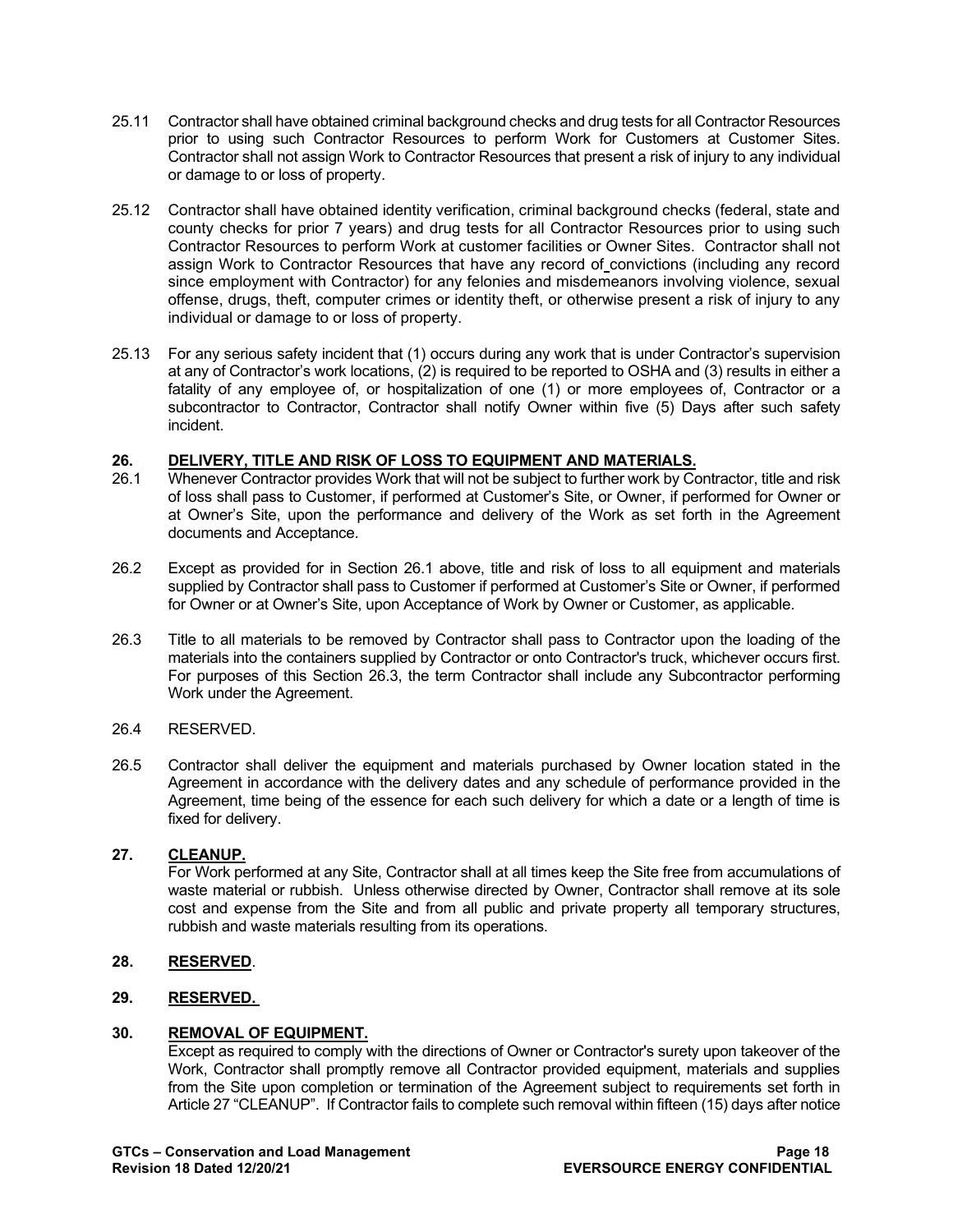from Owner, Owner may elect (i) to retain all or any portion of such remaining materials and supplies as its property, or (ii) to remove and dispose of all or any portion of such items at the expense of Contractor.

### <span id="page-18-0"></span>**31. INSURANCE BY CONTRACTOR.**

As a condition to undertaking the Work, Contractor shall acquire, at its sole cost and expense, the following insurance coverage (or equivalent) from insurers with an A.M. Best rating of A- or better, with the indicated amounts and shall maintain such required insurance coverages during all Work and until the date of final payment under the Agreement or Acceptance of all Work under the Agreement, unless a longer period is specified below:

- 31.1 Workers' Compensation in the amounts mandated by law (statutory coverage) and Employers Liability Insurance with limits of not less than \$1,000,000.
- 31.2 Commercial General Liability Coverage on Form CG 00 01 or its equivalent excluding Professional Liability but including Operations, Products and Completed Operations, Underground (XCU) Hazard, Contractual Liability and Broad Form Property Damage Liability written in one or more layers with a combined single limit for Bodily Injury and Property Damage of not less than \$2,000,000 per occurrence and annual aggregate. Products and Completed Operations coverage shall remain in effect for a minimum of three (3) years from the date of final payment under the Agreement or Acceptance of all Work under the Agreement, whichever is later, unless the Work is to be performed solely in CT, in which case the required coverage should be in force for two (2) years from such date.
- 31.3 Automobile Liability Coverage, including all owned, non-owned, and hired vehicles, written in one or more layers with a combined single limit for Bodily Injury and Property Damage of not less than \$2,000,000 per accident.

#### 31.4 RESERVED

- 31.5 All policies contemplated in this Article 31 other than Workers' Compensation shall be endorsed to include Owner, its affiliates and their respective directors, officers, employees, and agents (including the Owner's Representative), as additional insureds as respects any and all personal and/or bodily injury and/or property damage claims arising out of Contractor's operations hereunder. Upon Owner's request, such endorsement shall be extended to include Customers as additional insureds. The limits required under this Article 31 may be satisfied by a combination of primary and excess (umbrella) coverage layers. The foregoing insurance policies, including Workers' Compensation shall include a waiver of any right of subrogation of the insurers thereunder against the additional insureds thereunder, and of any right of the insurers to any set-off or counterclaim or any other deduction, whether by attachment or otherwise, in respect of any liability of any such person insured under such policy. Should any of the above described policies be cancelled before the expiration date thereof, notice will be delivered in accordance with policy provisions. All policies shall require thirty (30) days written notice to be given to Owner of cancellation, termination and/or material change in any policy.
- 31.6 Contractor shall provide certificates of insurance and copies of additional insured endorsements and all applicable endorsements to Owner to evidence Contractor's insurance policies within thirty (30) days of the award of any Agreement but in no event later than prior to the commencement of any Work. Contractor shall ensure that its broker shall provide Owner with replacement certificates and additional insured endorsements evidencing required insurance coverage prior to the expiration of prior certificates. Failure to provide such certificates and additional insured endorsements shall be grounds for withholding payment and/or termination of the Agreement. Owner shall have the right to review policy documents in the event a claim is filed thereunder.
- 31.7 Such insurance coverage shall be primary and non-contributory to any other coverage available to Owner or its affiliates and shall not be deemed to limit Contractor's liability under the Agreement.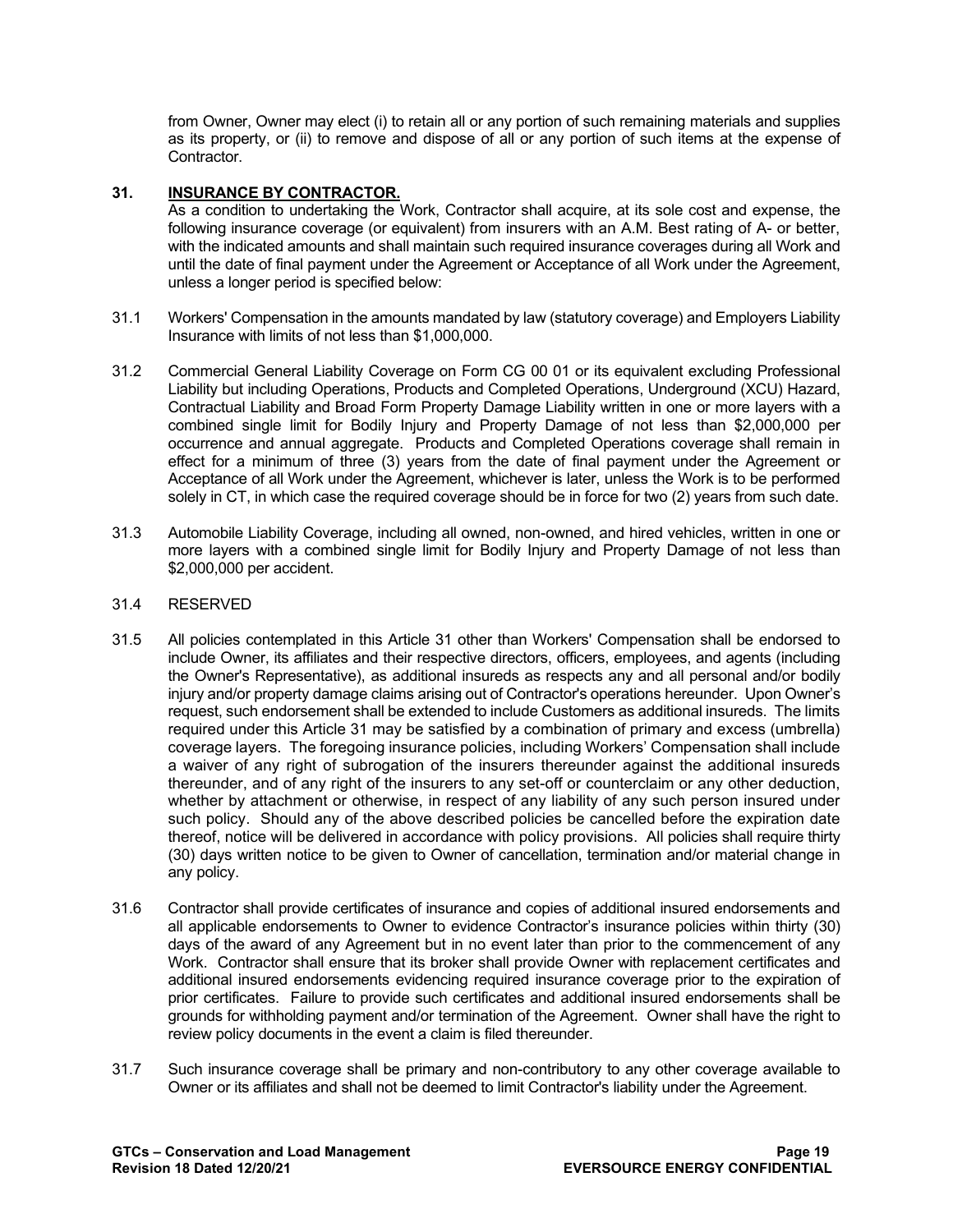- 31.8 Contractor shall have and maintain in effect the insurances required by this Article 31 for the duration of the Agreement and thereafter for any period of continuing contractual obligations, including Contractor's warranty obligations
- 31.9 Contractor shall be solely responsible for payment of any and all deductible or self-insured retention amounts relating to any and all of the policies of insurance required by this Article 31 regardless of the number of losses.
- 31.10 For any Services to be provided by any Subcontractor, Contractor shall require such Subcontractor to provide the foregoing insurance coverages and amounts and comply with the requirements set forth in this Article 31, including additional insured, primary and non-contributory and waiver of subrogation.

## <span id="page-19-0"></span>**32. INDEMNIFICATION BY CONTRACTOR.**

To the fullest extent permitted by Law, Contractor shall be responsible for and shall indemnify, and shall defend and save Owner, its affiliates and their respective employees, trustees, shareholders, officers, and directors, as well as their respective agents and consultants, and the Customer for whom the Work has been performed (each, an "*Indemnified Person*") harmless from and against any and all costs and expenses (including all costs and expenses of litigation, as well as related attorneys' fees), losses, liabilities, fines, penalties, damages, claims, demands, judgments, awards, obligations, actions, or proceedings arising from the acts or omissions of Contractor Resources or related to the Work or Contractor's obligations under the Agreement Documents. Contractor further agrees to obtain, and maintain at its expense, such insurance as will insure the provisions of all indemnity obligations in the Agreement. Nothing in this Article shall derogate or reduce Contractor's obligations under Article 31 hereof.

## <span id="page-19-1"></span>**33. INFRINGEMENT OF PROPRIETARY RIGHTS.**<br>33.1 Contractor shall indemnify, defend and hold hare

- Contractor shall indemnify, defend and hold harmless Owner, its parent, affiliates and its and their employees, agents, officers, and directors from any and all liabilities, penalties, damages, claims, actions or proceedings based upon any allegation that (i) any portion or all of the Work furnished under the Agreement, or any use thereof for purposes intended by the Agreement constitutes an infringement of any patent, copyright, trademark or other proprietary interest or (ii) Contractor has, other than solely for Owner's benefit in connection with the Work, made use of Information in which a third party claims a proprietary interest which Information was obtained by Owner from third parties under agreements for confidentiality.
- 33.2 If Owner provides Contractor notice of a claim of infringement with respect to any material, equipment or Information used in connection with the Work (collectively, the "Product") or Owner's use of all or any portion of the Product is enjoined due to a claim of infringement, Contractor shall promptly and at its sole expense either (i) procure for Owner the right to continue using the Product or (ii) replace the Product with non-infringing and functionally equivalent Product, (iii) modify the Product so that it becomes non-infringing and functionally equivalent, or (iv) take such other action as is necessary to assure Owner's uninterrupted use of the Product.

## <span id="page-19-2"></span>**34. CONFIDENTIAL INFORMATION.**

Each party acknowledges that it may be necessary to disclose Confidential Information to the other party. Except to the extent set forth in this Article 34, or as otherwise agreed to in writing by the parties, each party shall maintain the Confidential Information of the other party, in a secure and confidential manner. Each party shall exercise the same degree of care and security that it exercises with its own Confidential Information and in no event less than a reasonable degree of care and security. Contractor agrees to use Owner's Confidential Information solely for the provision of Work and not disclose to third parties or to publish any of Owner's Confidential Information without Owner's advance written consent. However, if Owner, within one hundred eighty (180) days of receipt of Contractor's Confidential Information, disputes the proprietary nature of such Information by written notice to Contractor, the parties shall consult to resolve such dispute. Each party shall advise its employees, Subcontractors, consultants, agents and those under its, and/or their respective control of these requirements for confidentiality with regard to Confidential Information.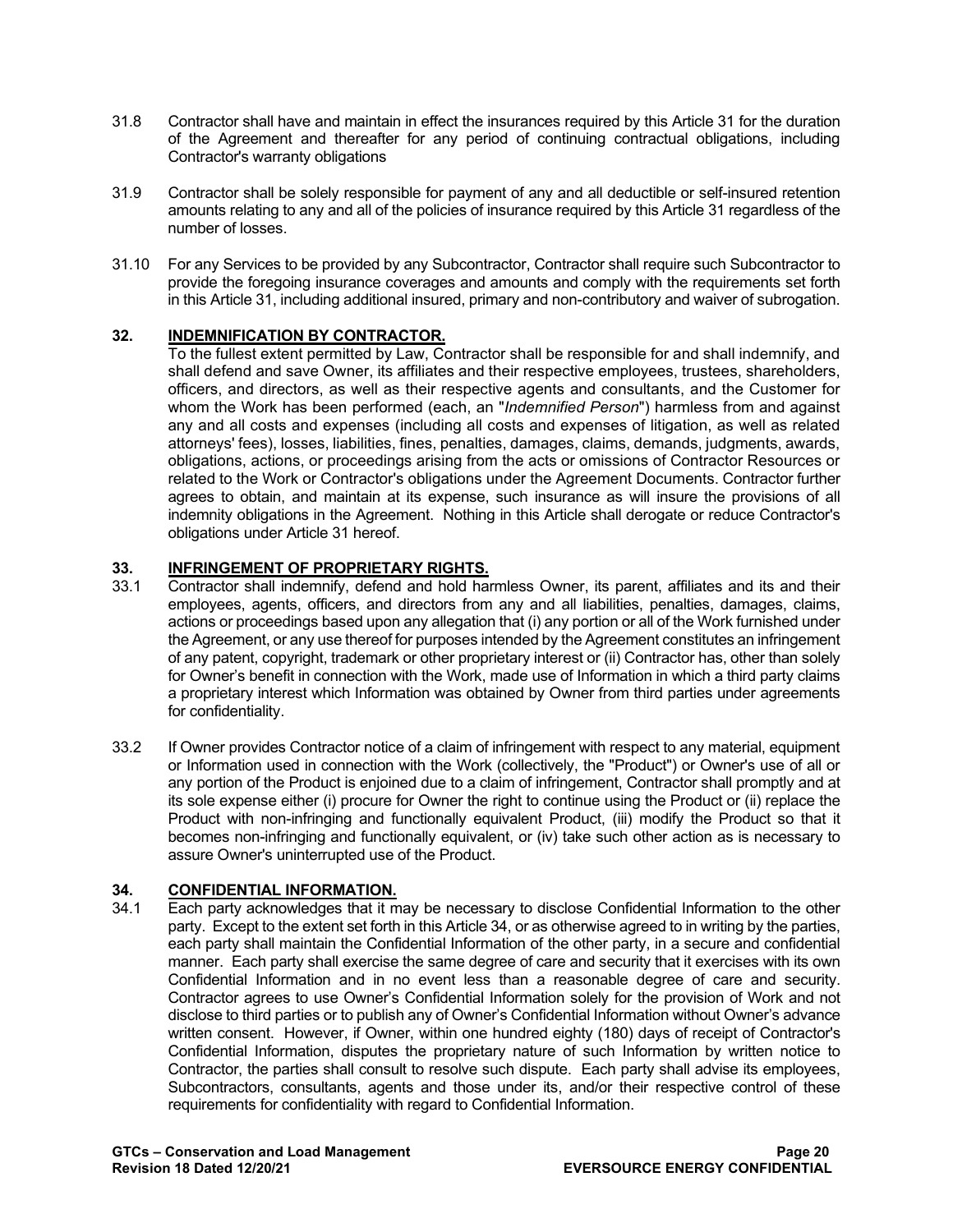- 34.2 Owner shall have the right, without Contractor's approval, to disclose Contractor's Confidential Information to the limited extent required (i) for financing, acquisition or conveyance of ownership share, licensing, construction, startup, commissioning operation, maintenance or repair of the facility at which the Work is performed, and (ii) to comply with any request or order of a governmental agency or court. Each party shall have the right to disclose the other party's trade secret or other Confidential Information (a) to federal, state, or local government officials, to their attorneys, or in a sealed court document, for the purpose of reporting or investigating a suspected violation of the Defend Trade Secrets Act of 2016; or (b) to their attorneys or in a sealed court document in connection with a lawsuit for retaliation by an employer for reporting a suspected violation of the Defend Trade Secrets Act of 2016. If Owner discloses Contractor's Confidential Information to any governmental agency or court, Owner shall, to the extent it does not violate or fail to comply with any such request or order, advise Contractor prior to disclosure and, at Contractor's sole cost and expense, cooperate in any effort by Contractor to minimize the amount of Confidential Information disclosed, secure confidential treatment of such Confidential Information, or seek permission from such governmental agency or court to revise the Confidential Information in a manner consistent with Contractor's interests, the interests of Owner, and in a manner that meets the requirements of the governmental authority or court.
- 34.3 Any Information transmitted to either party will not be deemed Confidential Information if that Information is: (a) in the receiving party's possession without restriction on disclosure prior to disclosure hereunder; (b) at the time of disclosure, generally available to the public without restriction on disclosure; (c) after disclosure, generally available to the public without restriction on disclosure, by publication or otherwise, through no fault of the receiving party; or (d) after the time of disclosure, received from a third party who imposes no obligation of confidentiality and who, insofar as the receiving party can reasonably determine, did not acquire any such Confidential Information directly or indirectly from the other party subject to requirements of confidentiality.
- 34.4 Contractor shall notify Owner as soon as possible in writing if any Confidential Information provided to Owner has been changed to a non-proprietary status.
- 34.5 The provisions of this Article 34 shall also apply to Information that a party identifies and establishes in writing to the others as having been obtained from third parties under agreements for confidentiality.
- 34.6 Owner may demand the return and/or disposal of its Confidential Information at any time upon giving of written notice to Contractor. Within fifteen (15) days of receipt of such notice, Contractor shall return all of the original Confidential Information and shall dispose of all copies, reproductions or extracts (both written and electronic) in its possession and in the possession of any representatives to whom it was disclosed using methods authorized by the National Association for Information Destruction for the media on which the Confidential Information is stored. Except as may otherwise be agreed upon by the parties in writing, Contractor shall provide Owner with written certification of the return and/or disposal of such Confidential Information promptly following the return or disposal of such Confidential Information.
- 34.7 In the event any Confidential Information of Owner is disclosed to Contractor by Owner under this Article 34, Contractor shall not make use of such Confidential Information, other than for Owner's sole benefit and for the sole purpose related to the Work for which the Confidential Information has been disclosed.
- 34.8 The provisions of this Article shall survive the termination of the Agreement and shall bind the parties and their successors and assigns
- 34.9 RESERVED.
- 34.10 **THIS SECTION IS APPLICABLE TO CUSTOMER PERSONAL INFORMATION**: Customer Confidential Information shall be kept confidential by Contractor and its agents, employees, and representatives in compliance with all applicable federal and state laws, including Connecticut, New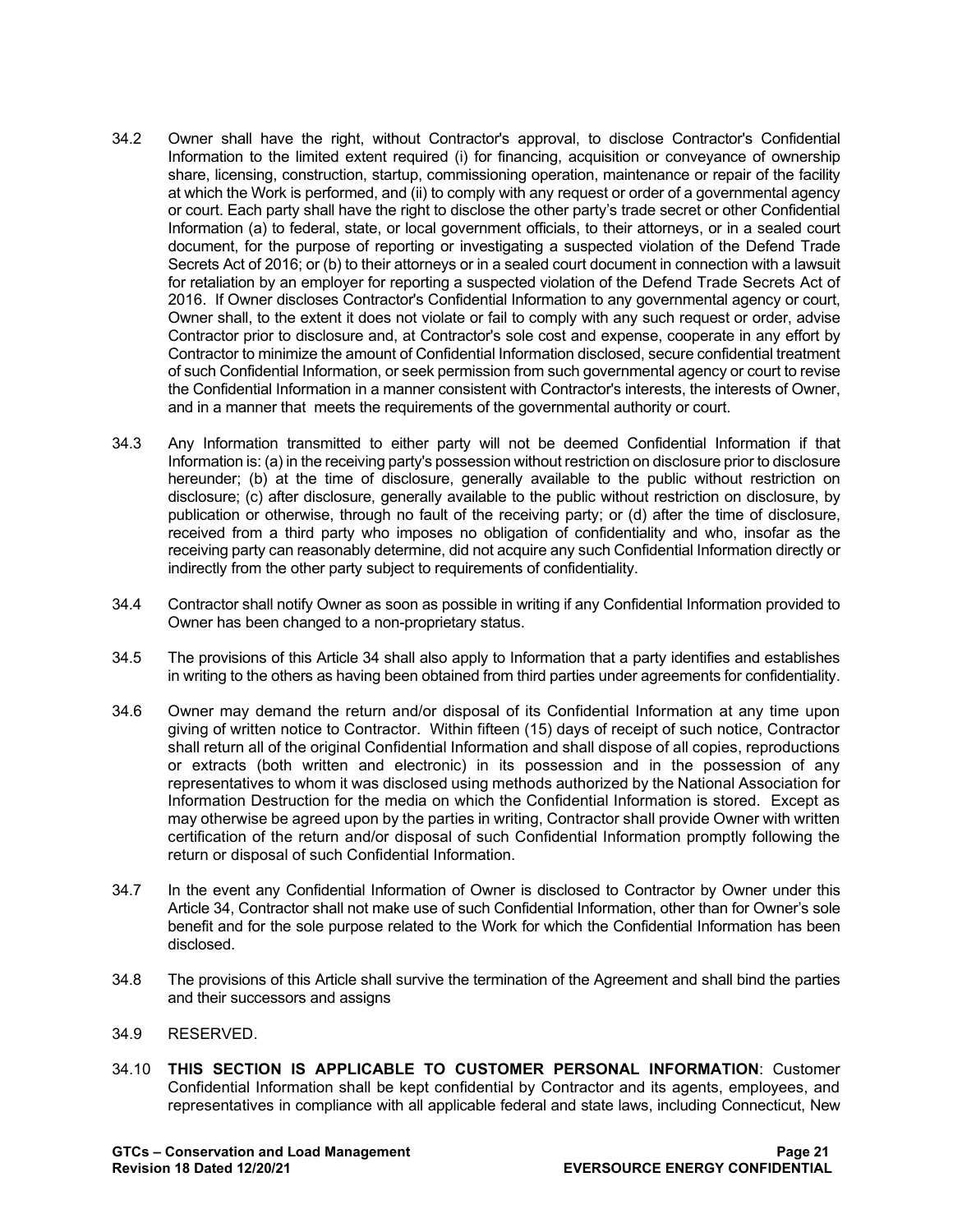Hampshire and Massachusetts (M.G.L. c. 93H) personal information laws and laws and regulations applicable to persons who own, license, store or maintain personal information about residents of Connecticut and New Hampshire and the Commonwealth of Massachusetts, and Contractor shall take appropriate measures to protect Customer Confidential Information in compliance with Section 17.4 and industry best practices. Contractor shall encrypt all personal information containing financial account or credit or debit account numbers, driver's license numbers, state issued identification numbers or Social Security numbers when such personal information is stored on laptops or other portable devices or transmitted across public networks or wirelessly.

## <span id="page-21-0"></span>**35. WARRANTY.**

#### Services Warranty.

- 35.1.1 Contractor warrants that any Services performed or provided by, though, or on behalf of Contractor as part of or in connection with the Agreement shall (i) be performed by Contractor Resources who are fully qualified and competent and whose recommendations, guidance and performance reflect professional knowledge, judgment, and performance in accordance with the highest professional standards applicable to the utility industry and the industry applicable to such Services; and (ii) comply with and conform to all provisions and requirements of the Agreement and to any and all provisions of any and all applicable laws.
- 35.1.2 Within the period of two (2) years after Final Acceptance of all Work under the Agreement, if Owner determines that any portion of the Services performed by, though, and/or on behalf of Contractor fails to comply with the warranties set forth above, or if a defect or error is discovered in any Information supplied with such Services, Contractor shall, at its sole cost and at Owner's option, (i) correctly re-perform such Services or correct the defect or error in the Information, or (ii) return to Owner the charges paid by Owner and attributable to such Services or defective or erroneous Information supplied. Owner shall have the right to set-off against other amounts due Contractor hereunder or otherwise any amount owed by Contractor to Owner under this Article 35.
- 35.1.3 **THIS SUBSECTION IS APPLICABLE ONLY FOR CONSTRUCTION WORK:** In addition to the remedies set forth in Section 35.1.2, Owner shall have the right to (i) require Contractor to complete such warranty Work, or (ii) take over the Work and receive from Contractor reimbursement for such warranty Work.
- 35.2 Supplier Warranties. Contractor shall take all reasonable steps to transfer for the benefit of Owner all warranties or guarantees available from the suppliers of any portion of the Work.
- 35.3 Information Warranty. Contractor warrants that it has the full legal right, title and ownership of the Information furnished pursuant to the Agreement.
- 35.4 Equipment and Materials Warranty.
	- 35.4.1 For a period of two (2) years after Acceptance of all Work under the Agreement, Contractor warrants that all Equipment and materials it supplies shall be new when delivered and free from defects in title, design, material and workmanship and shall conform to the Specifications set forth in the Agreement.
	- 35.4.2 Within the period of two (2) years after Final Acceptance of the Equipment and materials, if Owner determines that the warranty set forth above is breached, Contractor shall at its sole cost and expense and at Owner's option, either repair or replace the affected Equipment and materials.
	- 35.4.3 Contractor shall have no obligation for breach of warranty if Owner fails to store, operate or maintain equipment supplied by Contractor in accordance with Contractor's written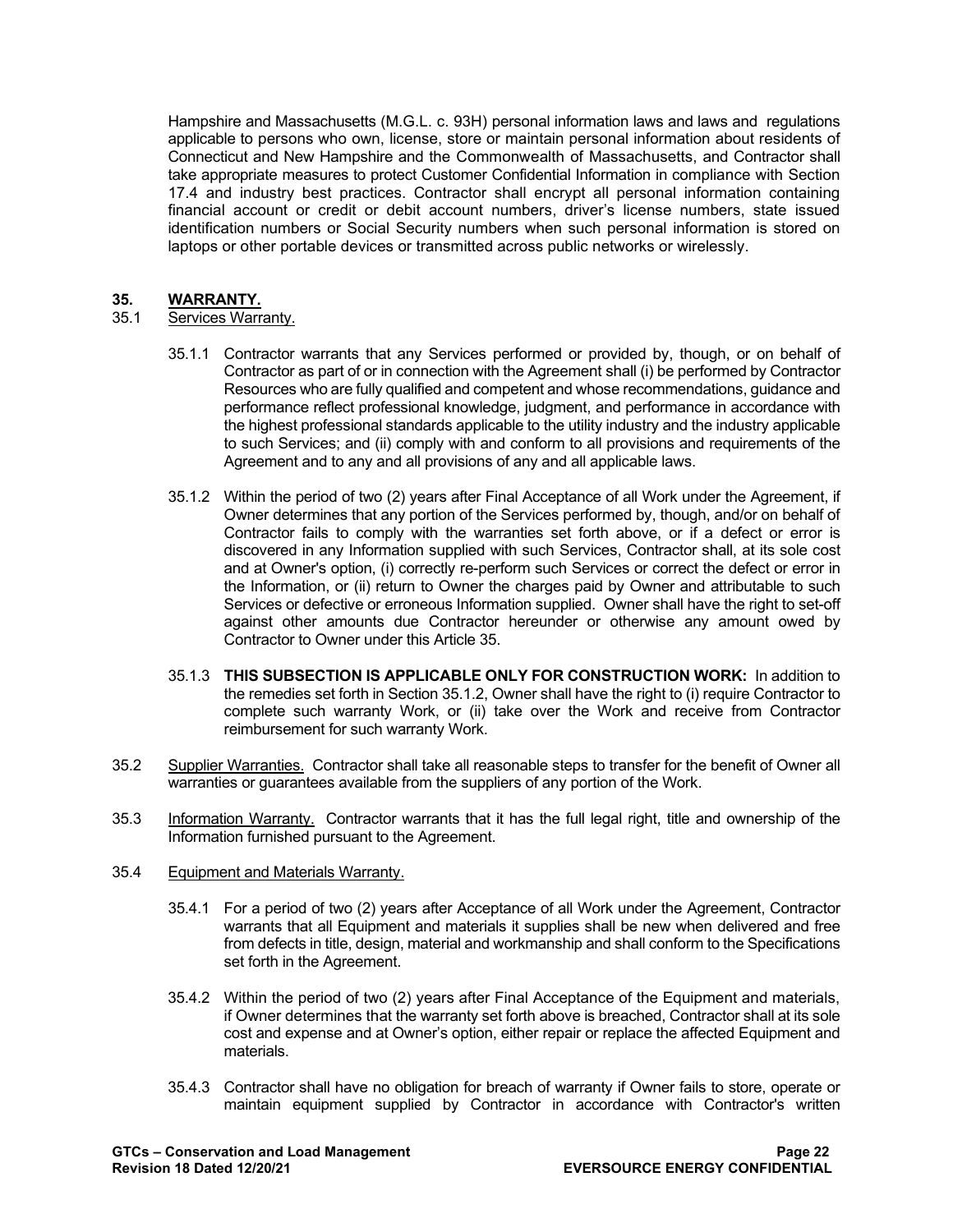instructions furnished to Owner as part of the Work provided that Owner shall not be required to comply with standards that exceed those generally accepted in the industry.

35.5 Completion Warranty. Contractor warrants that it shall complete the Work in accordance with the Work schedule. If the Work falls behind schedule due to causes attributable to Contractor or Contractor Resources, Contractor shall, at its sole cost and expense, use its best efforts to restore the Work to schedule, including the following measures: placing Contractor Resources on extended working hours; assigning additional personnel to the Work, and prioritizing Contractor's resources and obligations to ensure that the Work is completed on schedule.

#### 35.6 Additional Warranty Provisions.

- 35.6.1 Owner shall notify Contractor in writing of any breach of warranty.
- 35.6.2 In addition to its other warranty obligations, Contractor shall reimburse Owner for Owner's Direct Actual Costs to provide Contractor access to such defective Work and to restore facilities disturbed by such access.
- 35.6.3 If any defect in Contractor's Work, including corrective Work, is latent and not discoverable by Owner's reasonably careful inspection during the initial warranty period, the applicable warranty period shall be extended to a cumulative period of seven (7) years.
- 35.6.4 Corrective Work performed by Contractor shall be subject to the applicable warranty provisions of this Article. The warranty period for such corrective Work shall be the remainder of the original warranty period plus an additional two years.
- 35.6.5 The warranties provided for in this Article 35 shall apply regardless of where the Work is performed.
- 35.6.6 In the case of Work affecting government-owned property, warranties shall also be enforceable directly by the applicable government agency having jurisdiction.

#### 35.7 Subcontractor Warranties.

35.7.1 Contractor shall obtain usual and customary warranties from Subcontractors. Such warranties shall be obtained for the benefit of Owner as well as for Contractor. Contractor shall ensure that the benefit of any warranty offered by any Subcontractor at any tier is passed through to Owner, shall provide a copy of the terms of any such Subcontractor warranty to Owner, and shall identify relevant Subcontractor contracts and otherwise actively assist Owner, as required or desired by Owner and without additional charge, in enforcing any such warranty in the event such enforcement should become necessary.

35.7.2 The existence and/or absence of any Subcontractor warranties, including compliance or non-compliance therewith, shall not affect or impair in any manner whatsoever Contractor's obligations to Owner hereunder.

## <span id="page-22-0"></span>**36. LIMITATION OF LIABILITY.**<br>36.1 CONTRACTOR'S LIABILITY

36.1 CONTRACTOR'S LIABILITY TO OWNER UNDER THE CONTRACT WHETHER BASED UPON BREACH OF ANY EXPRESS OR IMPLIED WARRANTY, TORT, AGREEMENT, STRICT LIABILITY, OR OTHERWISE SHALL BE THE SUM OF (i) FOR WARRANTY AND INDEMNITY OBLIGATIONS, THE REMEDIES DESCRIBED IN THE AGREEMENT, PLUS (ii) FOR DAMAGES CONTRACTOR IS REQUIRED TO INSURE AGAINST, ANY RECOVERY AVAILABLE UNDER THE INSURANCE COVERAGES REQUIRED BY THE CONTRACT PLUS (iii) FOR ANY ADDITIONAL DIRECT DAMAGES TO THE OWNER, AN AMOUNT EQUAL TO THE GREATER OF THE TOTAL OF ALL CHARGES PAID BY OWNER TO CONTRACTOR UNDER THE CONTRACT OR TWO MILLION DOLLARS (\$2,000,000). OWNER'S AGGREGATE LIABILITY TO CONTRACTOR UNDER THE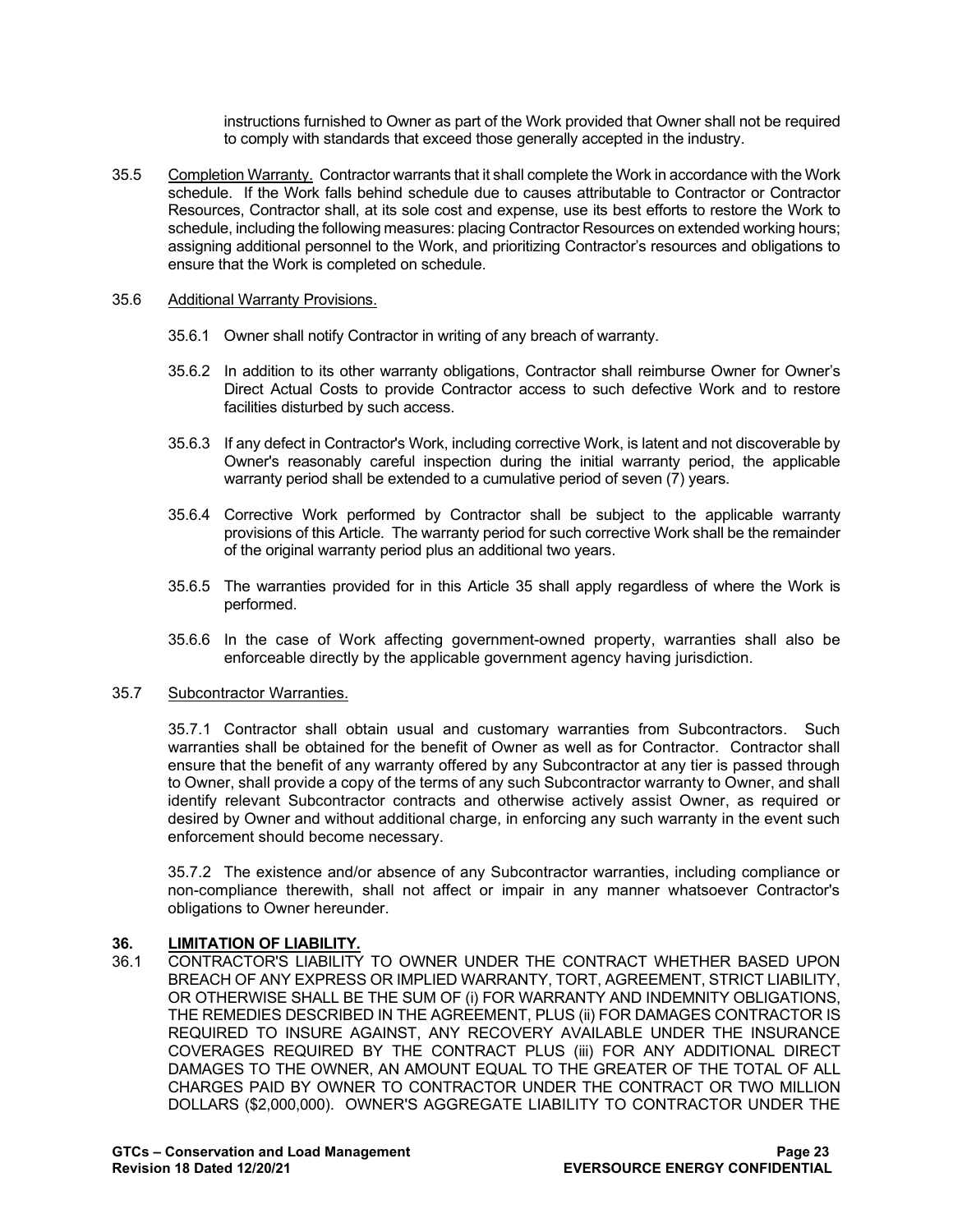CONTRACT SHALL NOT EXCEED, UNDER ANY CIRCUMSTANCES WHATSOEVER, THAT PORTION OF THE COMPENSATION DUE UNDER ARTICLE 3 "TERMS OF PAYMENT" THAT HAS NOT YET BEEN PAID BY OWNER WITH RESPECT TO THE WORK.

- 36.2 EXCEPT TO THE EXTENT ALLOWED UNDER THE INSURANCE, WARRANTY OR INDEMNITY PROVISIONS OF THE AGREEMENT, NEITHER PARTY SHALL BE LIABLE TO THE OTHER FOR ANY INDIRECT, INCIDENTAL OR CONSEQUENTIAL DAMAGES.
- 36.3 CONTRACTOR WAIVES ALL CLAIMS AGAINST UTILITY FOR ANY LIABILITY OR LOSS IN CONNECTION WITH: (i) PAYMENT OF ALL FEDERAL, STATE AND LOCAL TAXES OR CONTRIBUTIONS IMPOSED OR REQUIRED UNDER UNEMPLOYMENT INSURANCE, SOCIAL SECURITY AND INCOME TAX LAWS WITH RESPECT TO CONTRACTOR'S WORK UNDER THE CONTRACT; (ii) ALL LOSSES IN CONNECTION WITH ANY CLAIMS FOR LOST WAGES, SEVERANCE PAY, PENSIONS OR OTHER BENEFITS WITH RESPECT TO CONTRACTOR'S WORK UNDER THE CONTRACT; AND (iii) ALL CLAIMS FOR LIABILITY FOR DAMAGE TO CONTRACTOR'S PERSONAL PROPERTY OR INJURY TO CONTRACTOR RESOURCES IN CONNECTION WITH THE CONTRACT.
- 36.4 The parties understand and agree that the liability of Contractor to Owner under the Agreement, at law, and/or in equity shall not be limited by the amount of insurance coverage required or made available pursuant to the provisions of Article 31 "INSURANCE BY CONTRACTOR".

## <span id="page-23-0"></span>**37. RIGHTS AND LIABILITIES OF PRINCIPALS.**

All benefits, protections, indemnifications and other rights in favor of Owner under the Agreement shall also benefit, protect and indemnify the principals of Owner.

#### <span id="page-23-1"></span>**38. WAIVER OF MECHANIC'S LIENS.**

Owner may condition payment to Contractor upon the receipt of lien waivers and releases from Contractor and all applicable Subcontractors. Contractor, for itself and Subcontractors at any tier, shall suffer no liens to exist upon any Site or other Owner property or equipment and shall be responsible for any costs or liabilities arising from any liens Upon Owner's request, Contractor shall obtain, without additional cost to Owner, a bond satisfactory to Owner to indemnify Owner against such liens and charges.

#### <span id="page-23-2"></span>**39. DISPUTE RESOLUTION; NEGOTIATION; MEDIATION; ARBITRATION.**

- 39.1 The Parties shall attempt in good faith to resolve any dispute arising out of or relating to this Agreement promptly by negotiation between executives with authority to settle the dispute and who are at a higher level of management than the persons with direct responsibility for administration of this Agreement. Any party may give the other written notice of any dispute, which notice shall include a summary of that party's position and the name and title of the executive who will be representing that party. Within twenty (20) days after delivery of the notice, unless otherwise agreed, the receiving party shall respond with a summary of that party's position and the name and title of the executive who will represent that party. Within forty-five (45) days after the initial notice, unless otherwise agreed, the Parties' executives shall meet at a mutually acceptable time and place to attempt to resolve the dispute. All reasonable requests for information, essential to a matter of import in the dispute, made by one party to the other in support of the negotiation will be honored, and all negotiations pursuant to this Article 39 shall be confidential and treated as compromise and settlement negotiations.
- 39.2 If the dispute has not been resolved by negotiation within sixty (60) days after the disputing party's notice, or if the Parties failed to meet or arrange to meet within sixty (60) days, unless otherwise agreed, the Parties shall proceed to mediation under the then current CPR Mediation Procedure, and, unless otherwise agreed, will select a mediator from the CPR Panels of Distinguished **Neutrals**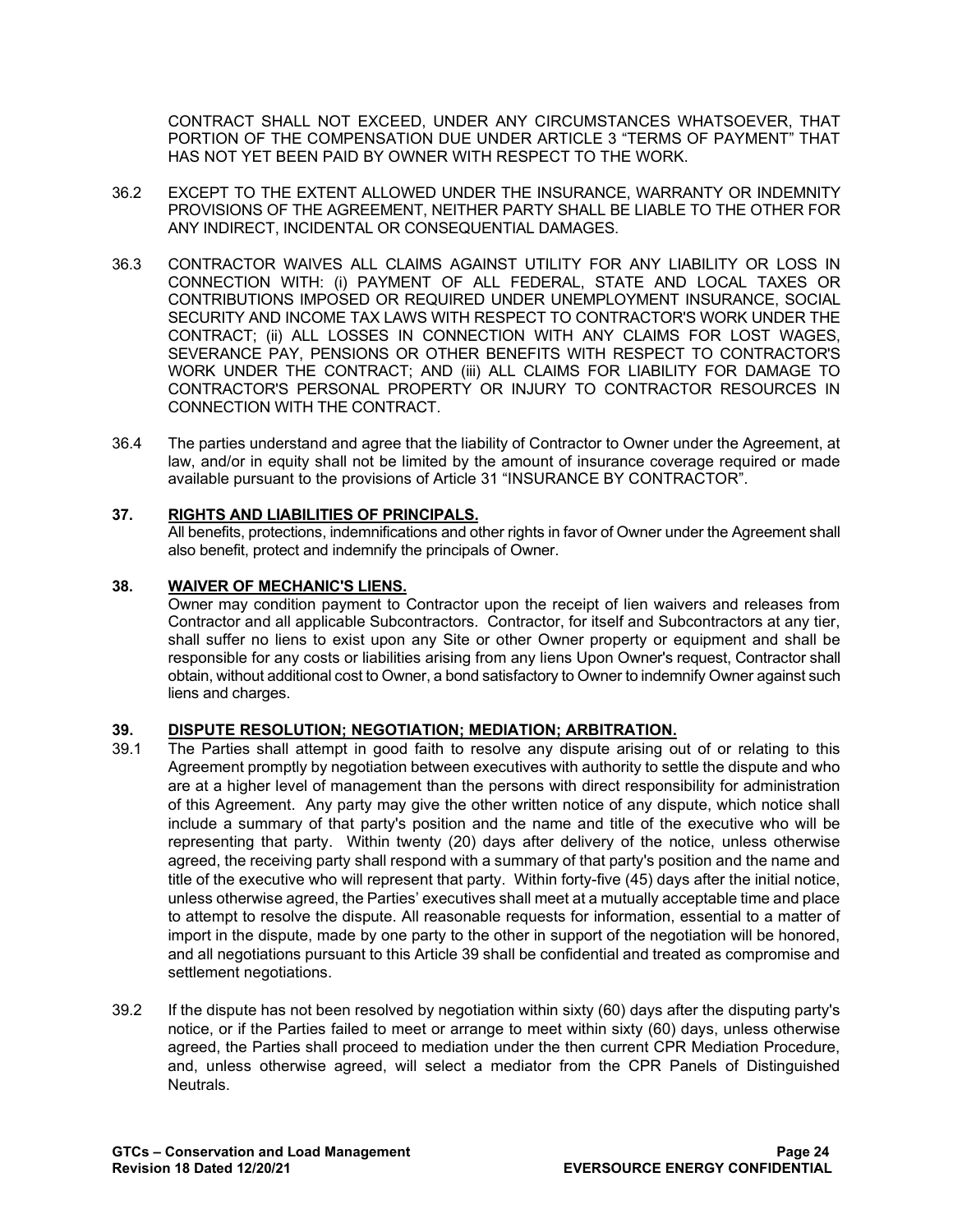- 39.3 Any dispute arising out of or relating to this Agreement, including the breach, termination or validity thereof, that has not been resolved by a non-binding procedure as provided herein within ninety (90) days of the initiation of such procedure, unless otherwise agreed, shall be finally resolved by arbitration in accordance with the then current CPR Non-Administered Arbitration Rules or, at Owners option, the then current CPR Administered Arbitration Rules. The Parties may mutually agree to arbitration in accordance with the then current CPR Expedited Arbitration Rules for disputes involving amounts in the aggregate under Three Million Dollars (\$3,000,000), and for disputes involving amounts in the aggregate equal to or greater than Three Million Dollars (\$3,000,000), shall be decided by three arbitrators, unless the Parties mutually agree to a decision by fewer than three arbitrators. The arbitrators shall be in accordance with the "screened" appointment procedure provided in CPR Rule 5.4, with each Party selecting one arbitrator and the third arbitrator, who will serve as the panel chair, will be selected pursuant to CPR Rule 6. Unless otherwise mutually agreed, the arbitrators shall be selected from the CPR Panels of Distinguished Neutrals. The arbitration shall be governed by the Federal Arbitration Act, 9 U.S.C. §§ 1-16, and judgment upon the award rendered by the arbitrator(s) may be entered by any court having jurisdiction thereof. Unless otherwise agreed to by the parties, the place of arbitration shall be at Owner's option, Hartford, Connecticut, Manchester, New Hampshire or Boston, Massachusetts.
- 39.4 Any award or determination made by the arbitrator(s) shall be subject to the limitations of liability set forth in this Agreement. The arbitrator(s) are not empowered to award damages in excess of compensatory damages and each party expressly waives and foregoes any right to punitive, exemplary or similar damages unless a statute requires that compensatory damages be increased in a specified manner. Each Party shall be responsible for its own costs and expenses, including attorney's fees. Unless otherwise directed in writing by Owner and to the extent permitted by law, Contractor shall continue performance of the Work in compliance with the Agreement notwithstanding the existence of any Dispute between the Parties. Nothing herein shall prejudice, impair or otherwise prevent Owner from receiving equitable relief pending the conclusion of any mediation and/or arbitration proceeding.
- 39.5 Each Party will proceed in good faith to conclude the arbitration proceeding as quickly, efficiently, and cost-effectively as reasonably possible. If a party refuses to participate in an arbitration proceeding as required by this Agreement, the other party may petition any governmental authority having proper jurisdiction for an order directing the refusing Party to participate in the arbitration proceeding. All costs and expenses incurred by the petitioning Party in enforcing such participation will be paid for by the refusing Party. The parties hereby consent to the exclusive jurisdiction of the courts of the State of Connecticut, State of New Hampshire or the Commonwealth of Massachusetts for enforcement of all arbitration procedures pursuant to this Article 39 and any other legal proceedings arising out of or relating to the Agreement and the transactions contemplated hereby.

## <span id="page-24-0"></span>**40. ADVERTISING.**

Unless authorized in writing by Owner or except as required by applicable law, Contractor shall not engage in any advertising, publicity or other promotional activity which directly or indirectly mentions or refers to the relationship between the parties or the Work furnished under the Agreement.

#### <span id="page-24-1"></span>**41. BINDING EFFECT; ASSIGNMENT.**

The Agreement shall be binding upon the parties and their respective successors and permitted assigns. Owner may assign this Agreement to any Affiliate of Owner. Contractor is not authorized to and shall not directly or indirectly (through an equity sale, merger or other transaction) sell, assign or otherwise transfer the Agreement, in whole or in part, or any of the Work to be performed hereunder, without the prior written consent of Owner, which may be granted or withheld in Owner's sole discretion. Without waiving any rights and remedies Owner may have against Contractor, upon discovering that Contractor has purported to sell, assign or otherwise transfer, in whole or in part, the Agreement or any of the Work to be performed, without the Owner's prior written consent,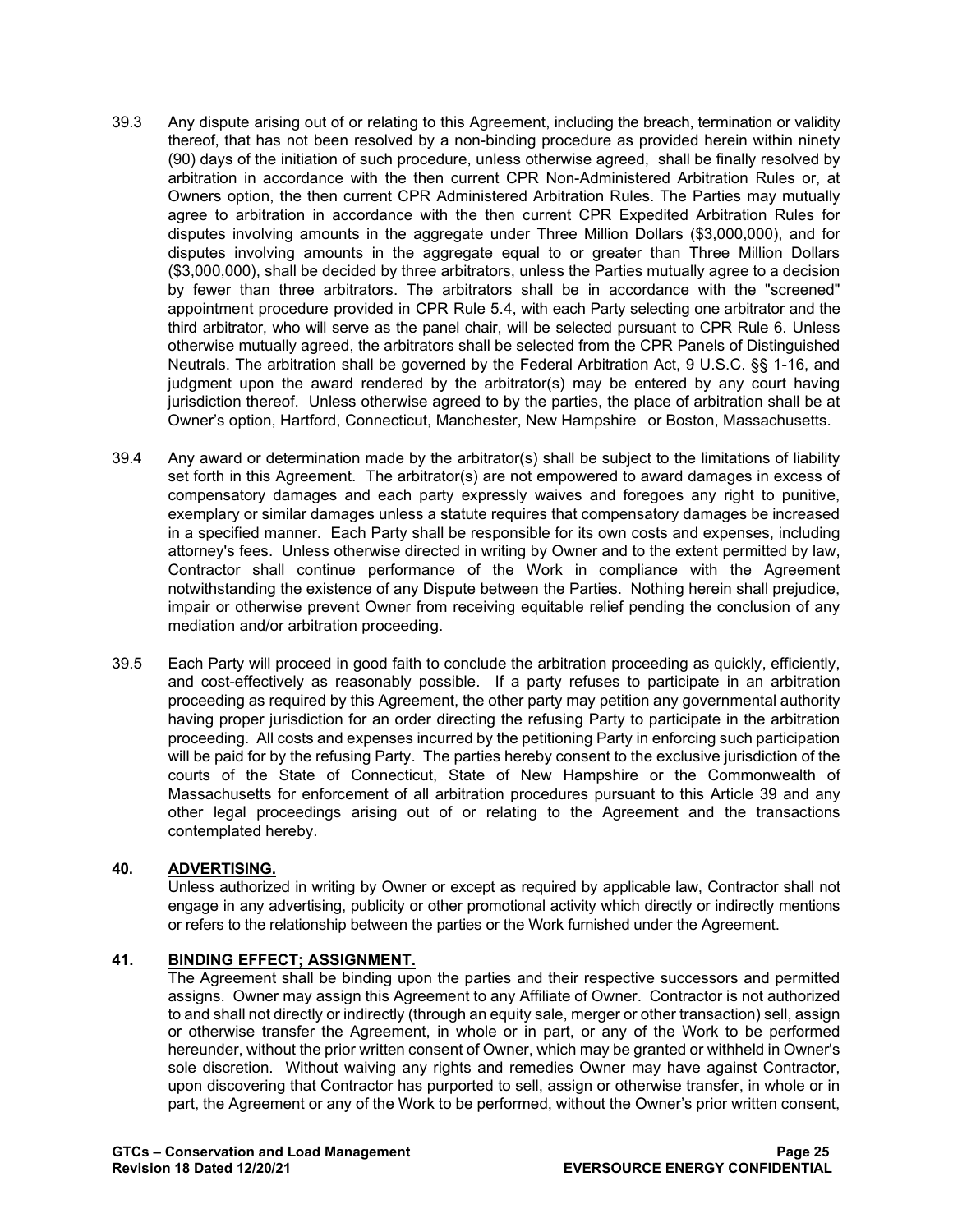Owner may, at its sole option and in its sole discretion, deem such action to be binding and enforceable against such assignee, successor, or transferee, or may deem such action to be null, void, and of no force or effect.

## <span id="page-25-0"></span>**42. WAIVERS.**

The waiver by any party of a breach of and/or other non-compliance with any provision of the Agreement shall not operate or be construed as a waiver of any subsequent breach or noncompliance.

## <span id="page-25-1"></span>**43. APPLICABLE LAW.**

The Agreement and the rights and duties of the parties hereunder shall be governed by and construed, enforced and performed in accordance with the laws of the State of Connecticut, without regard to its principles of conflicts of law *provided* that if the Site is located entirely outside of the State of Connecticut, then the Law of the State/Commonwealth where the Site is located (and where the Work is performed) may govern certain aspects of the enforcement of the rights and remedies of Owner (including legal process and procedure) with respect to such Work.

### <span id="page-25-2"></span>**44. NOTICES; DEMANDS.**

All notices required under the Agreement shall be in writing and shall be deemed to be given when received upon personal delivery, or if mailed, as of the date indicated on the receipt document provided by the mail carrier, if so delivered or if so mailed (a) with respect to Owner, to the individual set forth on the "Direct Inquiries" line on Owner's Order at the address set forth thereon; or (b) with respect to each of the Owner's Representative, Contractor or the Contractor's Representative, to the applicable individual set forth in the Special Terms and Conditions, at the address of such individual set forth thereon, unless otherwise indicated in the Agreement.

#### <span id="page-25-3"></span>**45. RIGHT TO AUDIT.**

Owner shall have the right to inspect and audit all of Contractor's and any Subcontractor's books, records, correspondence, receipts, vouchers and memoranda relating to or affecting the Agreement. Contractor shall provide for such right to audit by Owner in all contracts with Subcontractors relating to the Work or the Agreement.

#### <span id="page-25-4"></span>**46. DOCUMENT RETENTION.**

Except as set forth in Section 6.5 "INFORMATION", Article 34 "CONFIDENTIAL INFORMATION" and below in this Article 46, all Information shall remain the exclusive property of Owner, regardless of where it is stored. Contractor shall preserve Owner's Information in its care, custody or control for a period of six (6) years following Final Acceptance of the Work or return such Information to Owner in a form acceptable to Owner. Contractor shall not destroy any such Owner Information prior to the expiration of such six (6) year period absent Owner's prior written consent. Owner reserves the right to access such Owner Information at any time while such Information is in Contractor's possession and such Information shall be provided to Owner on a timely basis whenever requested, regardless of whether such requests are for audits, regulatory or legal proceedings such as lawsuits or arbitrations. Any Owner Information in Contractor's possession shall be disclosed to third parties only as necessary to comply with applicable laws and government orders or requests so long as Owner receives advance written notice of such disclosure and an opportunity to contest such requests. Contractor agrees to access Information in its possession only for the purposes of performing the Work and to operate or maintain its information systems and will take appropriate and Owner approved measures and precautions to protect against unauthorized access or disclosure. Contractor agrees for itself, and on behalf of any Subcontractor, to (a) access Owner Information in its, or in any Subcontractor's, possession only for the purpose of performing the Work on a Project, and (b) operate, maintain and/or take appropriate and Owner-approved measures and precautions to protect its information systems against unauthorized access or disclosure of Owner Information. Contractor shall be responsible for ensuring that Owner Information is protected from damage and/or loss while in the care, custody or control of Contractor and/or any Subcontractor, including making backups of Information and using disaster recovery best practices for any computer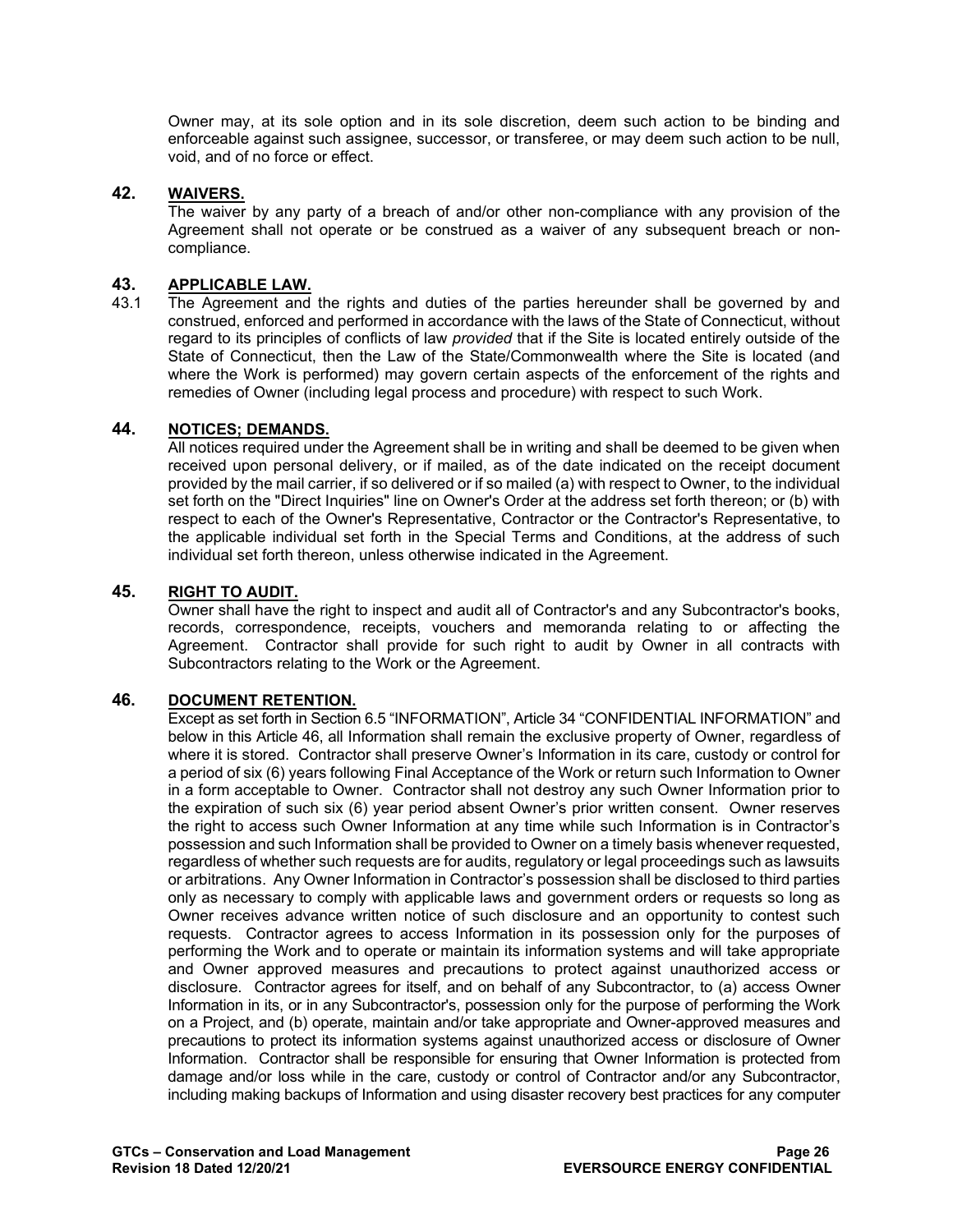systems used to store Information. Owner reserves the right to audit Contractor to ensure such Information is managed in accordance with this Article 46. The foregoing obligations and restrictions regarding disclosure of Information in this Article 46 shall not apply to Contractor's Confidential Information, which shall be governed by Article 34 "CONFIDENTIAL INFORMATION" The provisions of this Article shall survive the termination of the Agreement and shall bind the parties and their successors and assigns.

## <span id="page-26-0"></span>**47. SUPPLIER DIVERSITY AND SUBCONTRACTING PLAN**

- 47.1 Owner fully supports the government's policies of ensuring that Small Disadvantaged Businesses (SDB), Women-Owned Small Businesses (WOSB), Service-Disabled Veteran-Owned Small Businesses (SDVOSB), Veteran-Owned Small Businesses (VOSB) and Businesses Located in and qualified as Historically Underutilized Business Zones (HUBZone) have maximum practicable opportunity to compete for contracts and subcontracts. Owner has and will continue to commit to filing annual subcontracting plans regarding the utilization of SDB, WOSB, SDVOSB, VOSB and HUBZone as contractors and subcontractors in accordance with Federal Acquisition Regulation (FAR) 52.219.
- 47.2 **For all** Work awarded to Contractor as a subcontractor under Owner's government contracts pursuant to FAR 19.704, Subcontracting Plan Requirements, and FAR Clause 52.219-9, Small Business Subcontracting Plan, Contractor shall be required to submit data and/or subcontracting plans regarding Contractor's utilization and intended utilization of such SB, SDB, WOSB, SDVOSB, VOSB and HUBZone during the term of the Agreement for such work as follows:

#### **Eversource Energy; Manager of Supplier Diversity Program; Procurement Department; P.O. Box 270; Hartford, CT 06141-0270.**

Contractor may be required to submit data and/or subcontracting plans upon request. Contractor shall supply requested documentation to Owner within a reasonable time after the request is made (but in no event more than fifteen (15) days after the request) and shall comply with such plan in performing the Work to the maximum practicable effort.

47.3 The text of FAR 52.219 may be accessed electronically at the following address: [https://www.acquisition.gov/far/.](https://www.acquisition.gov/far/) To the extent applicable to Work performed pursuant to a federal government Agreement, this Article 47 incorporates one or more clauses by reference, with the same force and effect as if they were given in full text.

## <span id="page-26-1"></span>**48. PRIORITY OF DOCUMENTS**.

In the event of any conflict, inconsistency or ambiguity between or among the Agreement documents, the order of priority shall be: as follows, except as otherwise designated in advance and in writing by Owner: (1) Owner's Order; (2) Special Terms and Conditions (i.e. Software or Web-Hosted Application Addendums, if any); (3) these General Terms and Conditions; (4) Specifications; and (5) any remaining documents referred to in the Agreement documents. The provisions of change orders and other changes, amendments, deletions, additions or other alterations to Agreement documents shall have the priority of the applicable Agreement documents to which they relate. In the absence of written direction from Owner to the contrary, the more/most stringent requirement of the Information included in the Specifications shall be deemed to apply in the event of any inconsistency, conflict, or ambiguity between or among two or more requirements therein.

## <span id="page-26-2"></span>**49. SEVERABILITY.**

In the event that any provision of the Agreement is deemed invalid or unenforceable, it shall be modified to the extent necessary to make it valid and enforceable. The remaining provisions of the Agreement shall remain fully enforceable notwithstanding the unenforceability of any individual provision.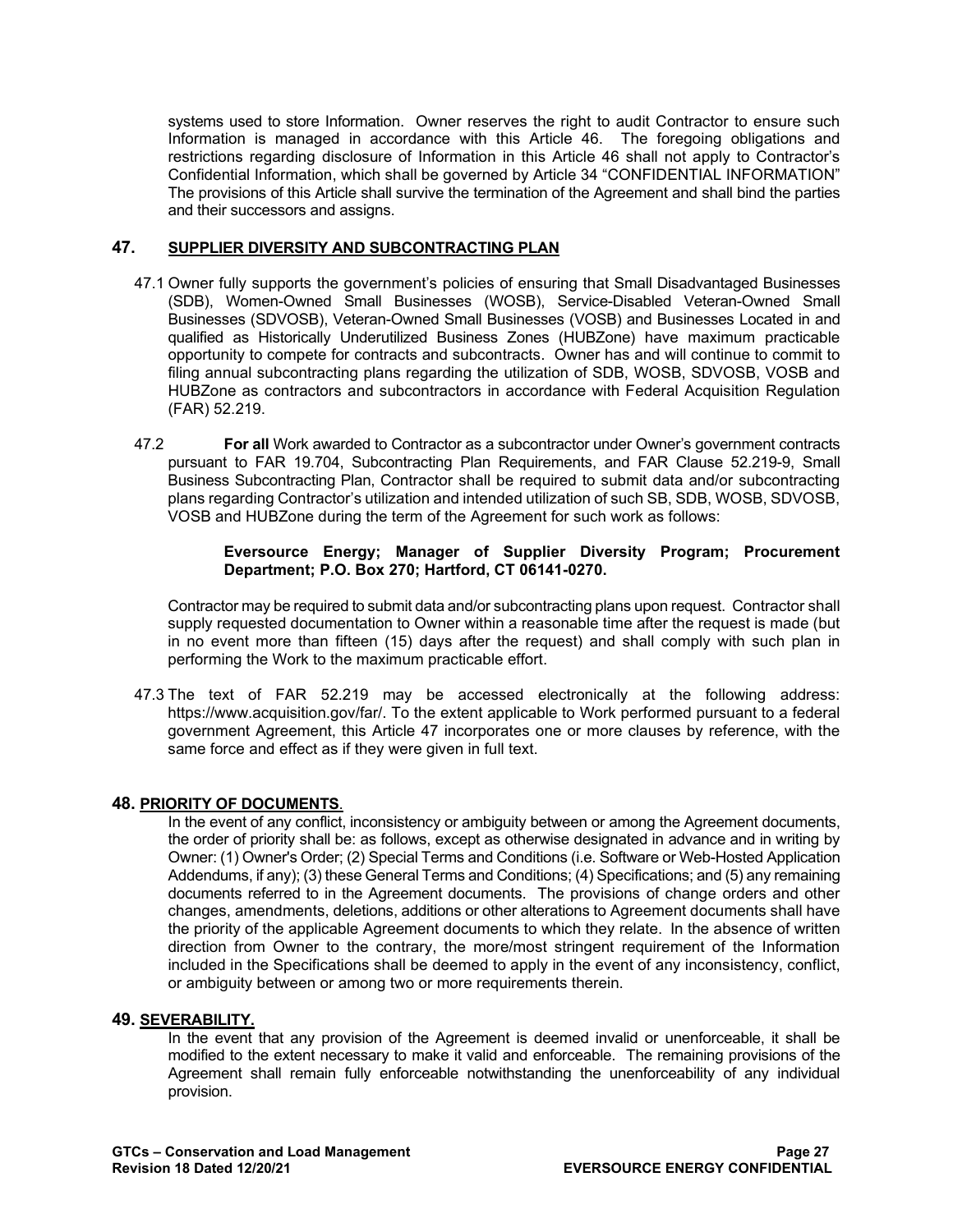#### <span id="page-27-0"></span>**50. FINANCIALS**.

Upon written request by Owner, Contractor shall furnish the Owner, the Contractor's financial statements, including the accompanying notes thereto, for the immediately preceding quarter or fiscal year, as Owner requests, throughout the term of this Agreement. Such financial statements shall be prepared and certified internally by the chief financial officer of the Contractor and shall be reviewed annually by an independent certified public accountant hired by Contractor. All such nonpublic financial information shall be considered Contractor's Confidential Information.

## <span id="page-27-1"></span>**51. PERFORMANCE ASSURANCE AND/OR LIQUIDIATED DAMAGES**

- Owner may require prior to the signing of the Agreement that Contractor provide performance assurance in favor of Owner with respect to all or any portion of the Work, in an amount and form and from an issuer satisfactory to Owner. Unless otherwise specified by Owner, any performance assurance shall remain in effect until the expiration of the warranty period for the applicable Work. In Owner's sole and exclusive discretion, Contractor shall increase the amount available to Owner on account of such then outstanding performance assurance within ten (10) days after written notice to Contractor. The Agreement compensation shall include Contractor's cost of procuring such performance assurance but shall not include any cost for Contractor's extension of such performance assurance due to failure of Contractor to complete Work in accordance with the applicable Work schedule.
- 51.2 Owner reserves the right to supplement these terms and conditions with provisions regarding liquidated damages as stated or referenced in the Order.

#### <span id="page-27-2"></span>**52. NO GIFTS OR INDUCEMENTS.**

Contractor warrants and represents to Owner that neither it nor its Contractor Resources have either provided or offered to provide any gifts, payments, or other inducements to any officer, employee or agent of Owner for any purpose. Contractor shall not provide or offer any gifts, payments, or other inducements to any officer, employee or agent of Owner for any purpose and shall ensure that no employee or agent of Contractor offers any such gifts, payments or inducements. Contractor also represents and warrants to Owner that it and its Contractor Resources has neither provided nor offered to provide any gifts, payments, or other inducements to any government official, employee or agent in violation of any laws or regulations, including the Foreign Corrupt Practices Act.

#### <span id="page-27-3"></span>**53. MOONLIGHTING RESTRICTION.**

Contractor shall neither employ, nor knowingly permit subcontractors to employ, Owner employees to perform the Work while the employees are employed by Owner.

## <span id="page-27-4"></span>**54. CONFLICTS OF INTEREST.**

- Contractor shall disclose to Owner any potential conflict of interest between the Contractor and Owner and receive written permission from Owner prior to entering into any business transactions. Examples may include: 1) Contractor who has business or non-business relationships with Owner employees who can make decisions impacting Contractor's business; 2) Owner employees or their family members who have an ownership interest in Contractor's business; or (3) Contractor employees or their family members who serve as an officer, director, employee, agent or consultant of Owner or any Owner Affiliate. This policy also applies to any Subcontractor of Contractor who performs Work.
- 54.2 Contractor shall disclose to Customer any potential conflict of interest between the Contractor and Subcontractor that the Contractor recommends to perform work and receive written permission from the Customer prior to entering into any business transactions. Examples may include: 1) Contractor who has business or non-business relationships with Subcontractor employees who can make decisions impacting Subcontractor's business, or 2) Contractor's employees or their family members who have an ownership interest in Subcontractor's business; or (3) Contractor employees or their family members who serve as an officer, director, employee, agent or consultant of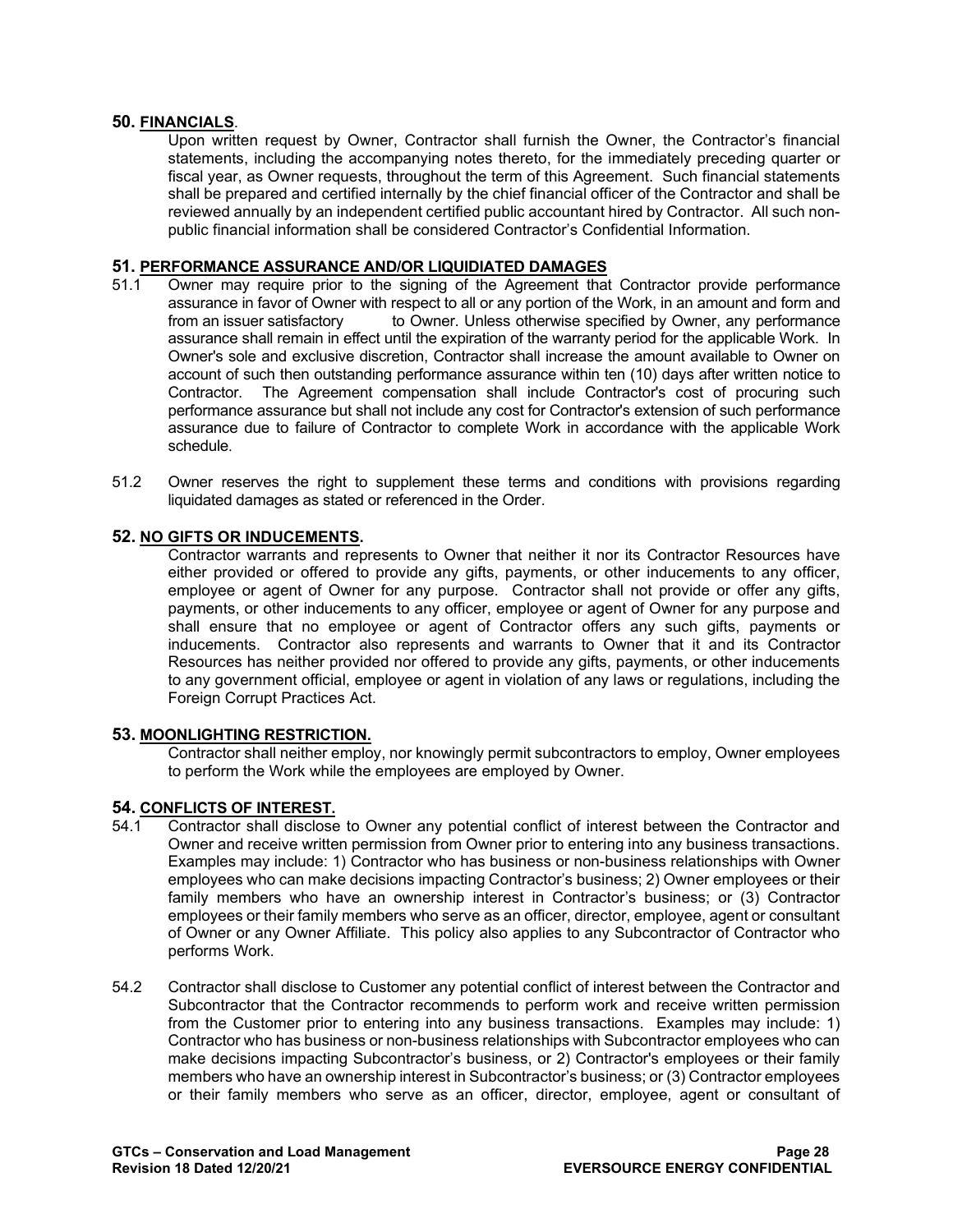Subcontractor, or affiliated company of Subcontractor.

## <span id="page-28-0"></span>**55. RESERVED.**

## <span id="page-28-1"></span>**56. RESERVED.**

## <span id="page-28-2"></span>**57. INTERPRETATION AND CAPTIONS.**

The parties acknowledge that (a) they are of equal bargaining strength and have jointly participated in the preparation of the Agreement; and (b) any rule of construction to the effect that ambiguities are to be resolved against the drafting party shall not apply in the interpretation of the Agreement, any portion thereof, or any amendments thereto. The captions for the Sections and Articles contained in the Agreement have been inserted for convenience only and form no part of the Agreement and shall not be deemed to affect the meaning or construction of any covenants, agreements, conditions or terms of the Agreement.